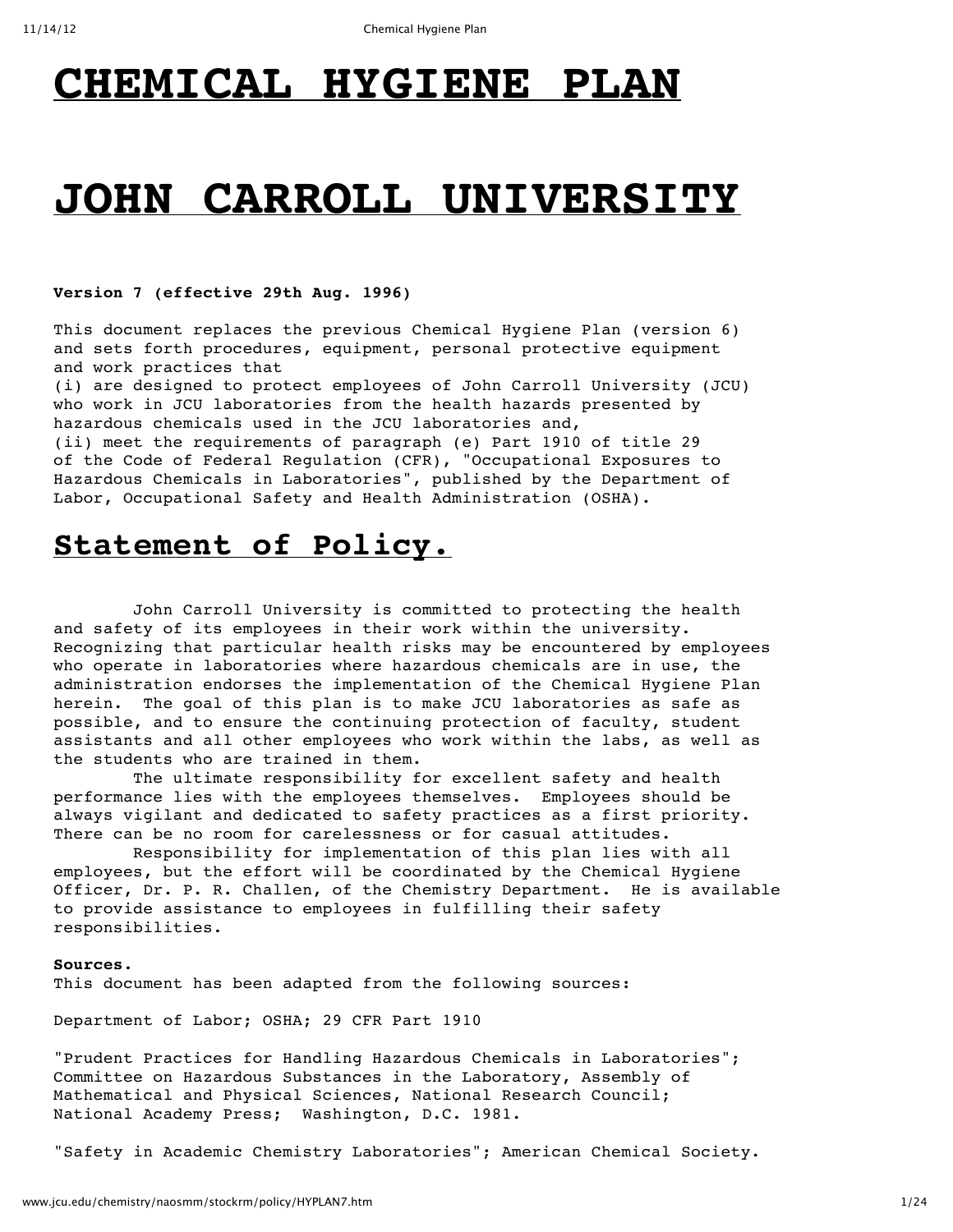"OSHA Laboratory Standard Implementation Guide"; Leo C. Hearn, Jr., CIH, Steven L. Goode, CSP, CIH, David F. Coble, CSP; Lewis Publishers

## **TABLE OF CONTENTS**

```
Part 1. STANDARD OPERATING PROCEDURES 3
1.1 Description of the JCU Chemistry Laboratory Facility 3
1.2 General lab safety policies 4
      i. Eye protection 4
      ii. Clothing 5
      iii. Gloves 5
      iv. Personal hygiene 5
      v. Laboratory protocol 5
      vi. Housekeeping 6
      vii. Cleaning glassware 6
      viii. Transporting chemicals 6
      ix. Disposal 6
      x. Unattended operation of equipment 7
      xi. Fume hoods and ventilation 7
      xii. Refrigerators 8
      xiii. Working alone 8
      xiv. Dealing with chemical exposure 8
1.3 Procedure for handling materials received from chemical suppliers 8
1.4 General procedures for handling chemicals in the labs 9
      i. Flammability: 9
      ii. Toxic or corrosive vapors: 10
      iii. Corrosive liquids and solids: 10
      iv. Toxic liquids and solids: 10
      v. Highly toxic substances, carcinogens and other substances
             warranting special procedures: 10
      vi. Dry ice and liquid nitrogen: 11
1.5 Storage and Transportation of Hazardous Materials 11
1.6 Equipment use 12
      i. Glassware 12
      ii. Assembling apparatus 12
      iii. Fume Hoods 13
      iv. Centrifuges 13
      v. Lasers 14
      vi. X-ray generators 14
      vii. Compressed gases 14
1.7 Operations 16
      i. Extractions 16
      ii. Distillations 16
      iii. Temperature control 17
      iv. Reduced Pressure Operations 17
PART 2. EXTRA PROTECTIVE MEASURES FOR PARTICULARLY HAZARDOUS SUBSTANCES 19
2.1 Carcinogens and Reproductive Toxins. 19
2.2 Substances which have a high degree of acute toxicity, or a
      moderate degree of chronic toxicity. 20
2.3 Substances with a high degree of chronic toxicity (including
      known carcinogens). 21
PART 3. CRITERIA FOR IMPLEMENTATION OF CONTROL MEASURES 23
3.1 Environmental monitoring 23
3.2 Housekeeping, Maintenance and Inspections. 23
      i. Cleaning. 23
      ii. Inspections. 23
      iii. Maintenance. 23
3.3 Medical Program 23
      i. Compliance with regulations. 24
      ii. Routine surveillance. 24
```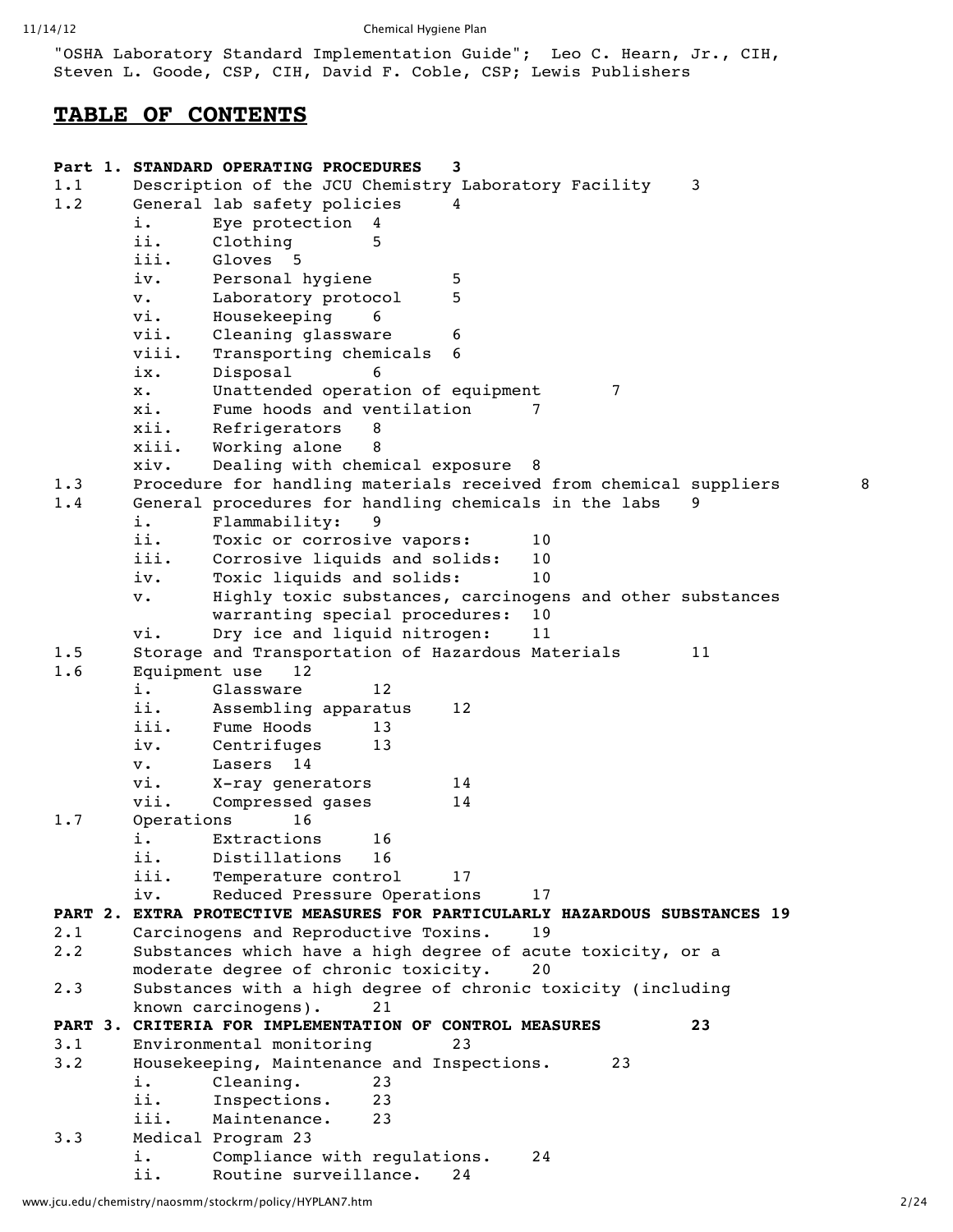| $3 \cdot 4$ | Safety and Emergency Equipment 24                    |    |
|-------------|------------------------------------------------------|----|
|             | PART 4. FUME HOODS AND OTHER ENGINEERING CONTROLS    | 25 |
|             | 4.1 Fume hoods: Purpose 25                           |    |
|             | 4.2 Hood availability. 25                            |    |
|             | 4.3 Hood Inspection and Maintenance 25               |    |
|             | 4.4 Hood use 25                                      |    |
|             | 4.5 Storage cabinets 26                              |    |
|             | 4.6 Special ventilation areas. 26                    |    |
|             | 4.7 General laboratory ventilation. 26               |    |
|             | PART 5. EMPLOYEE INFORMATION AND TRAINING<br>27      |    |
|             | 5.1 Hazard Information 27                            |    |
|             | 5.2 Training 27                                      |    |
|             | PART 6. PRIOR APPROVAL OF LABORATORY ACTIVITIES 28   |    |
|             | 6.1 Permit System 28                                 |    |
|             | 6.2 Off-Hours Work Procedures. 28                    |    |
|             | 6.3 Sole Occupancy 28                                |    |
|             | 6.4 Hazardous Work 28                                |    |
|             | 6.5 Unattended Operations 28                         |    |
|             | PART 7. MEDICAL CONSULTATIONS AND EXAMINATIONS<br>29 |    |
|             |                                                      |    |

## **PART 1. STANDARD OPERATING PROCEDURES**

This section describes general equipment in use in JCU labs, and general operating procedures to be followed when working in those labs or in other places in the JCU chemistry department (such as the stockroom) where hazardous chemicals may be encountered. The procedures apply to both teaching and research laboratories.

Safety is an ongoing and active concern in a laboratory. All employees are responsible to their peers for ensuring that specific standard safety procedures are followed by everyone involved. Safety in the laboratory depends on critical judgements and how each team member applies the information that is made available and observes the procedures. The approval of the Department Head and/or the Safety Officer is required before any deviations from these procedures are permitted.

## **1.1 Description of the JCU Chemistry Laboratory Facility**

The JCU chemistry department, located on the 2nd floor of the Bohannon Science Building, consists of two(2) General Chemistry Teaching Labs, two(2) Organic Chemistry Teaching Labs, one(1) Physical Chemistry Teaching Lab, one(1) Analytical Chemistry Teaching Lab, one(1) Biochemistry Teaching Lab, one(1) Instrumentation Lab, ten(10) Research Labs, a Stockroom, a solvent and waste storage room (adjacent to the loading dock), an acid storage room (adjacent to the "Radiochemistry" lab.), several lecture rooms, and departmental offices.

The ventilation system of the building brings air from outside via ducts in the walls of the 3rd floor. This air is mixed with air drawn from inside the building and either heated or cooled, depending on the season. The air is forced under positive pressure into the labs, offices and other rooms. Other vents allow air out of the rooms and return it to be mixed with outside air. The fume hoods draw air from the labs, mix it with air drawn from outside and pass it up to the roof and out through vents.

Each teaching lab contains the following general features:

Bench areas where most experiments and other manipulations are carried out.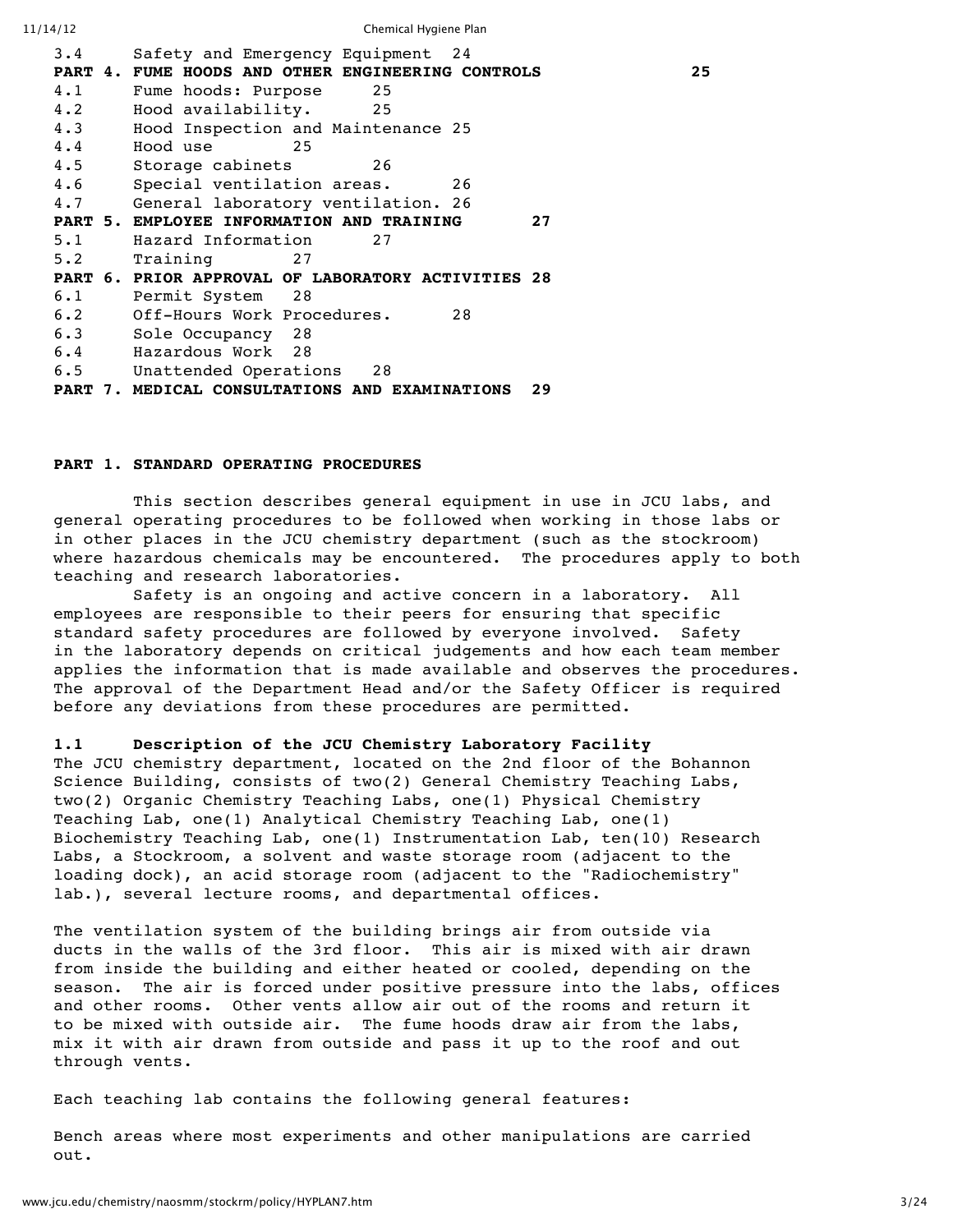Sinks on each bench for washing hands, rinsing glassware, other uses of flowing water (condensers, aspirators etc) and disposal of a limited number of non-hazardous materials.

Outlets for water, gas and air on each bench.

Safety shower attachments on each bench for a fire victim and for providing water rinse.

Eye-wash attachments on most sinks at the ends of the benches.

Fume hoods for operations with hazardous gases, flammable liquids, materials that evolve hazardous vapors (toxic or flammable), and certain operations with very hazardous materials.

Fire blankets for use on a fire-victim.

Fire Extinguisher.

Eye wash bottles.

First-aid kit.

The organic labs and general labs contain in addition:

Safety showers.

The stockroom contains:

Supplies of chemicals, glassware and apparatus.

Oxygen supply for medical emergencies.

Eye-wash bottles

First-aid kit.

Respirators and gas-masks.

Material safety data sheets (MSD sheets) and other safety data.

The stockroom is off-limits to non-authorized personnel. Authorized personnel include the stockroom manager, chemistry department faculty and administrators, stockroom assistants, and certain graduate and undergraduate assistants. Students who do not fall into one of the above categories are not allowed in the stockroom.

By virtue of the large volume of chemical supplies that are stored therein, the stockroom should be regarded as a potentially hazardous place, and the same precautions and safety procedures that apply to labs also apply in equal or greater force to the stockroom.

The solvent storage room contains bulk storage containers of flammable solvents as well as some other toxic or smelly chemicals and containers of waste chemicals. It is ventilated and insulated from the rest of the building by brick walls. Access is restricted to the stockroom manager and chemistry faculty.

## **1.2 General lab safety policies**

The following is adapted from the American Chemical Society document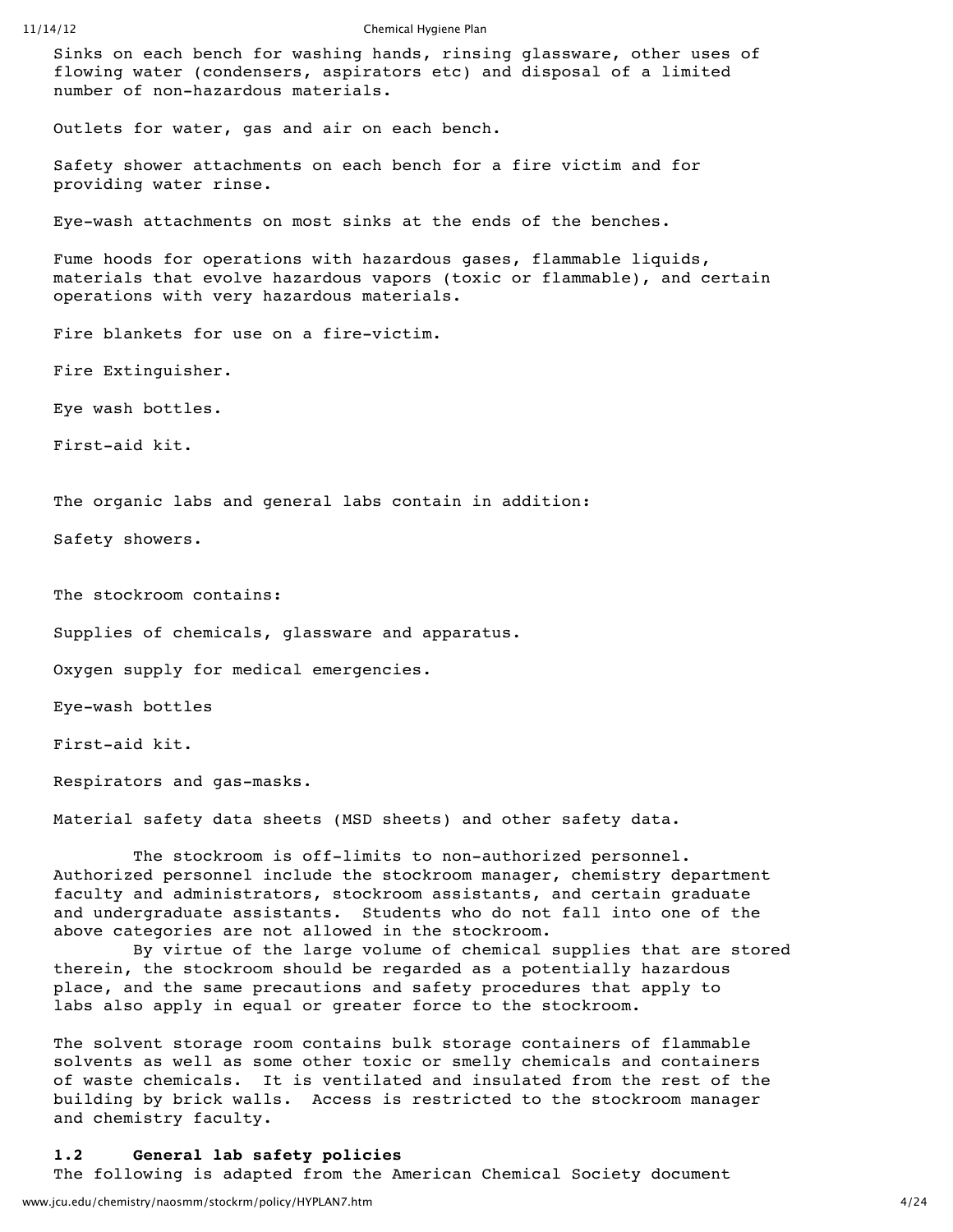"Safety in Academic Chemistry Laboratories". It is applicable to students under the direction of employees as well as to the employees themselves. i. Eye protection All people in the laboratory including visitors must wear eye protection at all times. This should take the form of safety goggles, which provide protection from the side as well as from the front. Wearing of contact lenses in the lab is forbidden because contact lenses can hold foreign materials against the cornea. Furthermore they may be difficult to remove in the event of a splash. Soft contact lenses present a particular hazard because they can absorb and retain chemical vapors. ii. Clothing Clothing worn in the lab should offer protection from splashes and spills, should be easily removable in case of an accident, and should be at least fire resistant. High-heeled or open-toed shoes, sandals, or shoes made of woven material should not be worn in the lab. If shorts or short skirts are worn, a lab coat should be worn to provide leg protection. Long hair and loose clothing should be constrained. Jewelry such as rings, bracelets, and watches should not be worn in order to prevent chemical seepage under the jewelry, contact with electrical sources, catching on equipment, and damage to the jewelry itself. iii. Gloves Plastic or rubber gloves should be worn when handling corrosive, toxic or carcinogenic materials. Check to ensure the absence of cracks or small holes in the gloves before each use. The gloves should be discarded immediately after use to prevent the spread of chemicals to telephones, doorknobs, lab notebooks and the like. When handling chemicals in a hood, the gloves should be removed in the hood before leaving the hood area, and they should not be removed from the hood until they are free of hazardous chemicals. Be aware that if a chemical diffuses through a glove, that chemical is held against the hand and the exposure is worse than if the glove had not been worn. For this reason gloves should be removed and discarded at frequent intervals, and the hands promptly and thoroughly washed. Not all glove materials provide protection against all chemicals. Choice of an appropriate glove based on knowledge of the resistant properties of the glove material to the chemicals being handled should be made with due care. iv. Personal hygiene Everyone working in a chemical lab should be aware of the dangers of ingesting chemicals. These common sense precautions will minimize the possibility of such exposure: Do not prepare, store (even temporarily), or consume food or beverages in any laboratory. Do not smoke in any laboratory. Additionally, be aware that tobacco products in opened packages can absorb chemical vapors. Do not apply cosmetics in a lab Wash hands and arms thoroughly before leaving the lab, even if gloves have been worn Wash lab coats separately from other laundry Never wear or bring lab jackets or gloves into areas where food is consumed Never pipette by mouth. Always use a pipette aid or suction bulb v. Laboratory protocol The lab is a place for serious learning and working. Horseplay cannot be tolerated. Variations in procedures including changes in quantities or reagents may be dangerous. It is the responsibility of employees to insist that students under their direction follow proper lab protocol, both for the students' own safety and for the safety of the employees and all others in the lab. vi. Housekeeping In the lab and elsewhere, keeping things clean and neat generally leads to a safer environment. Avoid unnecessary hazards by keeping drawers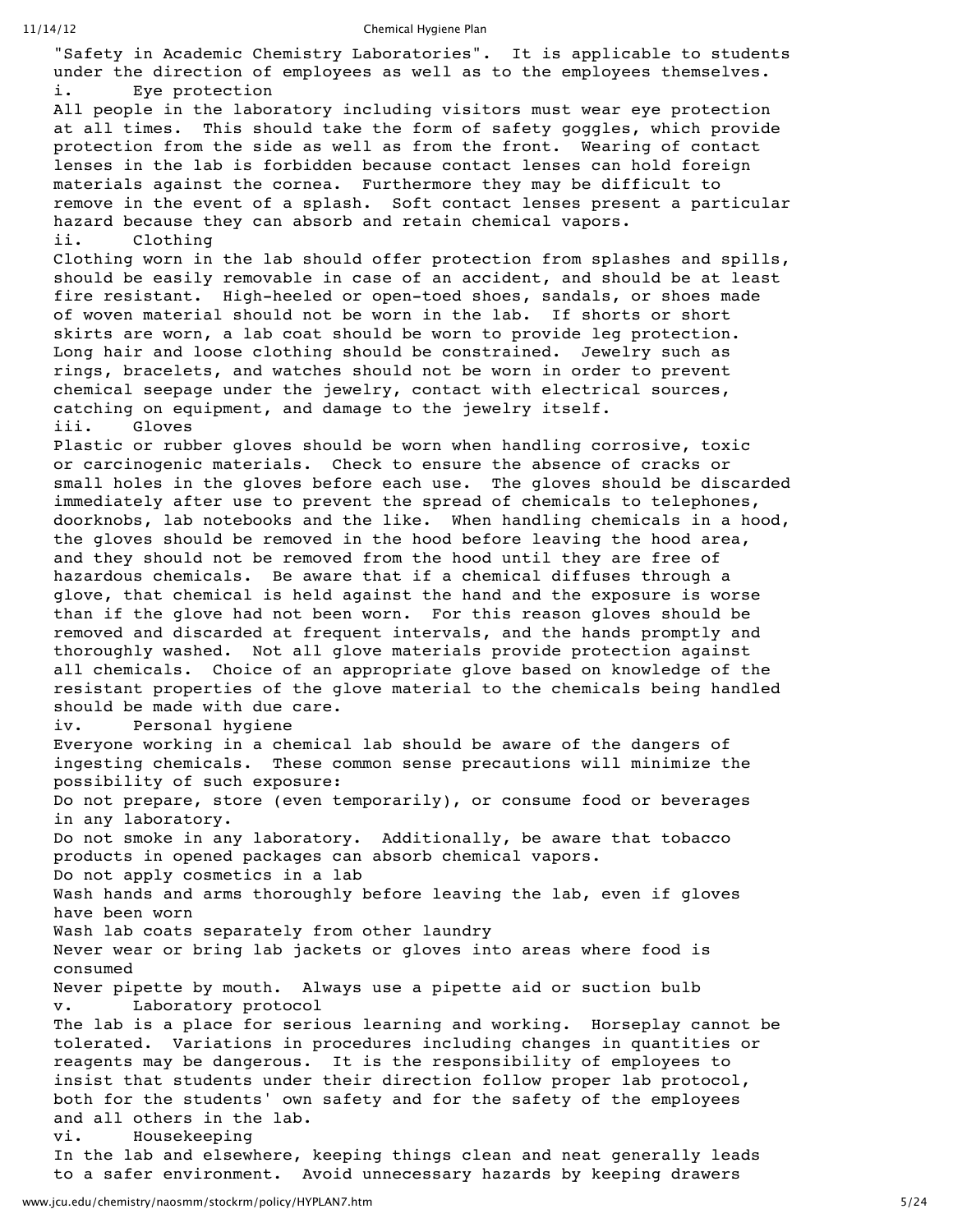and cabinets closed while working. Never store materials, especially chemicals, on the floor, even temporarily. Work spaces and storage areas should be kept clear of broken glassware, leftover chemicals and scraps of paper. Packaging materials and empty boxes may constitute a fire hazard and should be removed from the lab promptly after unpacking. Keep aisles free of obstructions such as chairs, boxes and waste receptacles. Avoid slipping hazards by keeping the floor clear of ice, glass beads or rods, other small items, and spilled liquids. vii. Cleaning glassware

Clean glassware at the laboratory sink. Use plastic buckets to carry glassware to the sink area and heavy rubber gloves when washing glassware. Use hot water and detergent and avoid the use of organic solvents if possible. Avoid the use of strong oxidizing cleaning solutions such as chromic sulfuric acid mixtures since these present an explosion hazard under certain circumstances. Special non-chromium cleaning agents are commercially available. Take care of broken glass hidden in turbid water. To minimize breakage of glassware, sink bottoms should have rubber or plastic mats which do not block the drains. viii. Transporting chemicals

Refer also to 1.5 "Storage and Transportation of Hazardous Materials" below. Transport all chemicals using the container-within-a-container concept. This will shield them from shock during any sudden change of movement. Use of plastic buckets to carry bottles of flammable solvents or corrosive materials is strongly recommended. Large containers (more than one liter) should not be used for routine transfer of materials. Rather the material should be transferred first to a smaller container. When a flammable liquid is withdrawn from a drum, or when a drum is filled, both the drum and the other equipment should be electrically wired to each other and to the ground in order to avoid the possible buildup of a static charge.

## ix. Disposal

The handling of reaction byproducts, surplus and waste chemicals, and contaminated materials is an important part of laboratory safety procedures. Each lab worker is responsible for ensuring that wastes are handled in a manner that minimizes personal hazard and recognizes the potential for environmental contamination. The following is the standard procedure to be followed in the lab on a routine basis.

Dispose of waste materials promptly. When disposing of chemicals one basic principle applies: Keep each different class of chemical in a separate clearly labeled disposal container. Disposal containers are available from the stockroom.

Never put chemicals into a sink or down the drain unless they are deactivated or neutralized and they are allowed by local regulation in the sanitary sewer system. If in doubt, use a waste container not the sink. Be aware that a sink may contain a chemical which will adversely react with the chemical you are dumping (e.g. an acid sink with a sulfide will evolve deadly hydrogen sulfide gas).

Put ordinary waste paper in a wastepaper basket separate from the chemical wastes. If a piece of paper is contaminated, such as paper toweling used to clean up a spill, put the contaminated paper in a special container that is marked for this use. It must be treated as a chemical waste. The container should be labeled with a description that identifies the chemical on the paper.

Broken glass belongs in its own marked waste container. If the glass is contaminated with chemical, the name of the chemical should be added to the label of the container. Broken mercury thermometers belong in a separate "broken mercury thermometer" container, since they may contain mercury in the fragments.

x. Unattended operation of equipment See also 6.5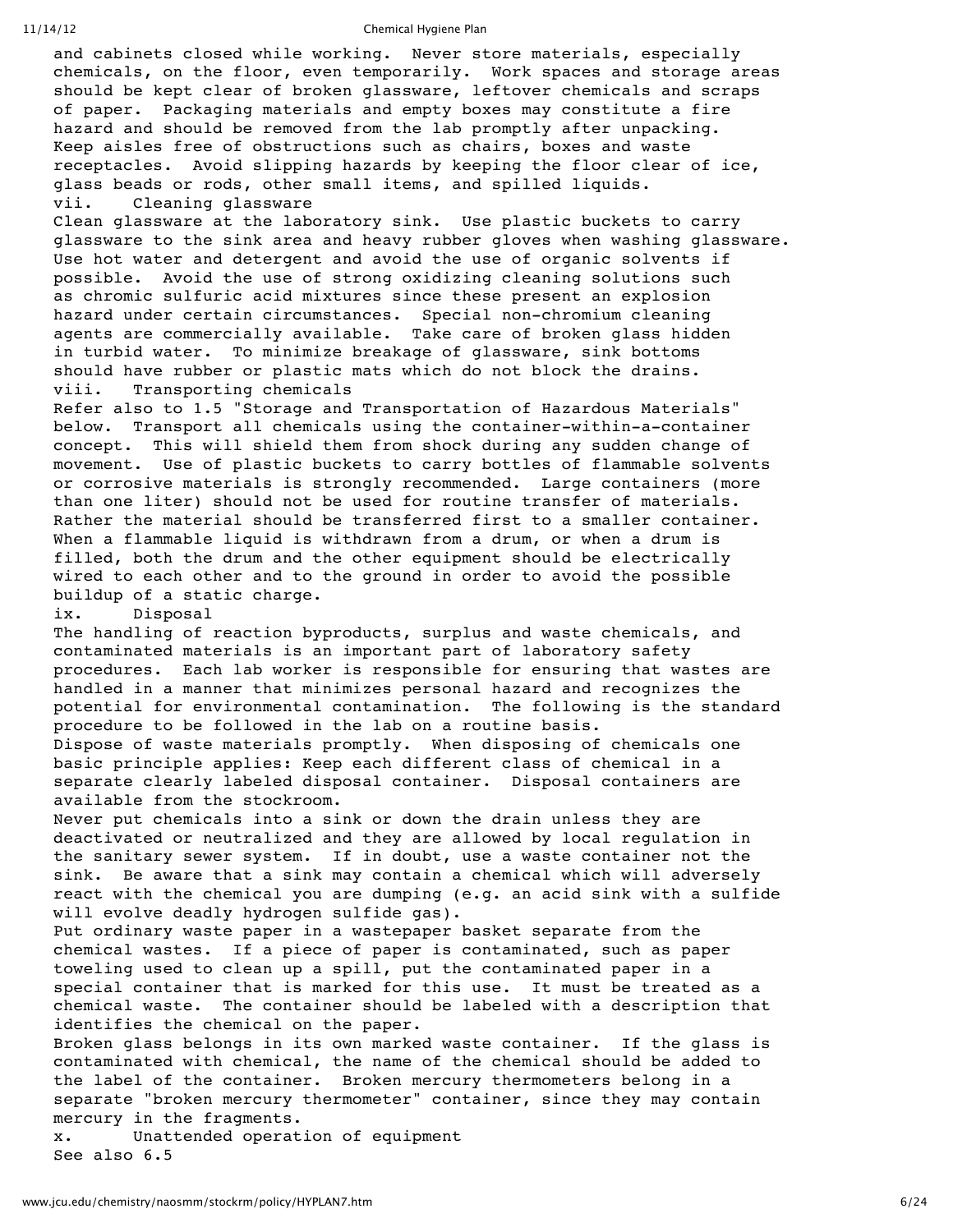11/14/12 Chemical Hygiene Plan Reactions that are left to run unattended overnight or at other times are prime sources for fires, floods and explosions. One should always consider a "worst case scenario" before leaving a reaction unattended. Do not let equipment such as power stirrers, hot plates, heating mantles, and water condensers run overnight without fail-safe provisions. Check unattended reactions periodically. Always leave a note plainly posted with a phone number where you can be reached in case of emergency. Remember that in the middle of the night emergency personnel are entirely dependent on accurate instructions and information. xi. Fume hoods and ventilation A large number of common substances present acute respiratory hazards and should not be used in a confined area in large amounts. They should be dispensed and handled only where there is adequate ventilation, such as in a hood. This applies also to flammable liquids and gases (see General Procedures for handling chemicals in the labs). Adequate ventilation is defined as ventilation that is sufficient to keep the concentration of a chemical below the threshold limit value (TLV) or permissible exposure limit. If you smell a chemical, it is obvious that you are inhaling it. However, odor does not necessarily indicate that a dangerous concentration has been reached. By contrast, many chemicals can be present at hazardous concentrations without any noticeable odor. As a rule of thumb, use a hood or other local ventilation device when working with any appreciably volatile substance with a TLV of less than 50 ppm. xii. Refrigerators Refrigerators are notorious sources of leaks of hazardous or smelly chemicals. The refrigerator should be explosion-proof. Chemicals stored in refrigerators should be sealed, double packaged if possible, and labeled with the name of the material, the date placed in the refrigerator, and the name of the person who stored the material. Freezer bags are useful in this regard. Chemicals should be stored in a refrigerator only with good reason (e.g. they deteriorate at room temperature, they develop too high a pressure at room temperature, they evaporate too fast at room temperature) and not because they are smelly or toxic (fume hoods, or a ventilated storage cabinet are better for these substances). Food should never be stored in a refrigerator used for chemical storage and vice-versa. xiii. Working alone See also Part 6. A Chemical Hygiene Permit (Appendix B) is required for any employee working in a laboratory with hazardous chemicals when no-one else is in the building. Avoid working alone in a building; do not work alone in a laboratory if the procedures being conducted are very hazardous. xiv. Dealing with chemical exposure In the event of exposure of a large area of the body or clothing to a hazardous chemical, the safety showers should be used. These provide continuous drenching for an unlimited period.

A smaller area of exposure, such as a hand or part of an arm, can be treated using the shower attachments located next to the sinks in all labs. Chemicals in the eyes should be rinsed out using the eyewash attachments located in the sinks in all labs. Eyes should be rinsed for several minutes. Bottles of eye-rinse can be used for further rinsing. Do not use organic solvents such as alcohol or acetone to rinse hazardous chemicals from the skin. These solvents may carry the hazardous chemical into the skin and worsen the situation. Always rinse with water as a first action, then later wash the area thoroughly with soap and water. Further first-aid treatment can be carried out in the stock-room where bandages, anti-septic creams and other items are available. If additional medical treatment is needed, the victim should be taken to a local emergency facility, or an ambulance called.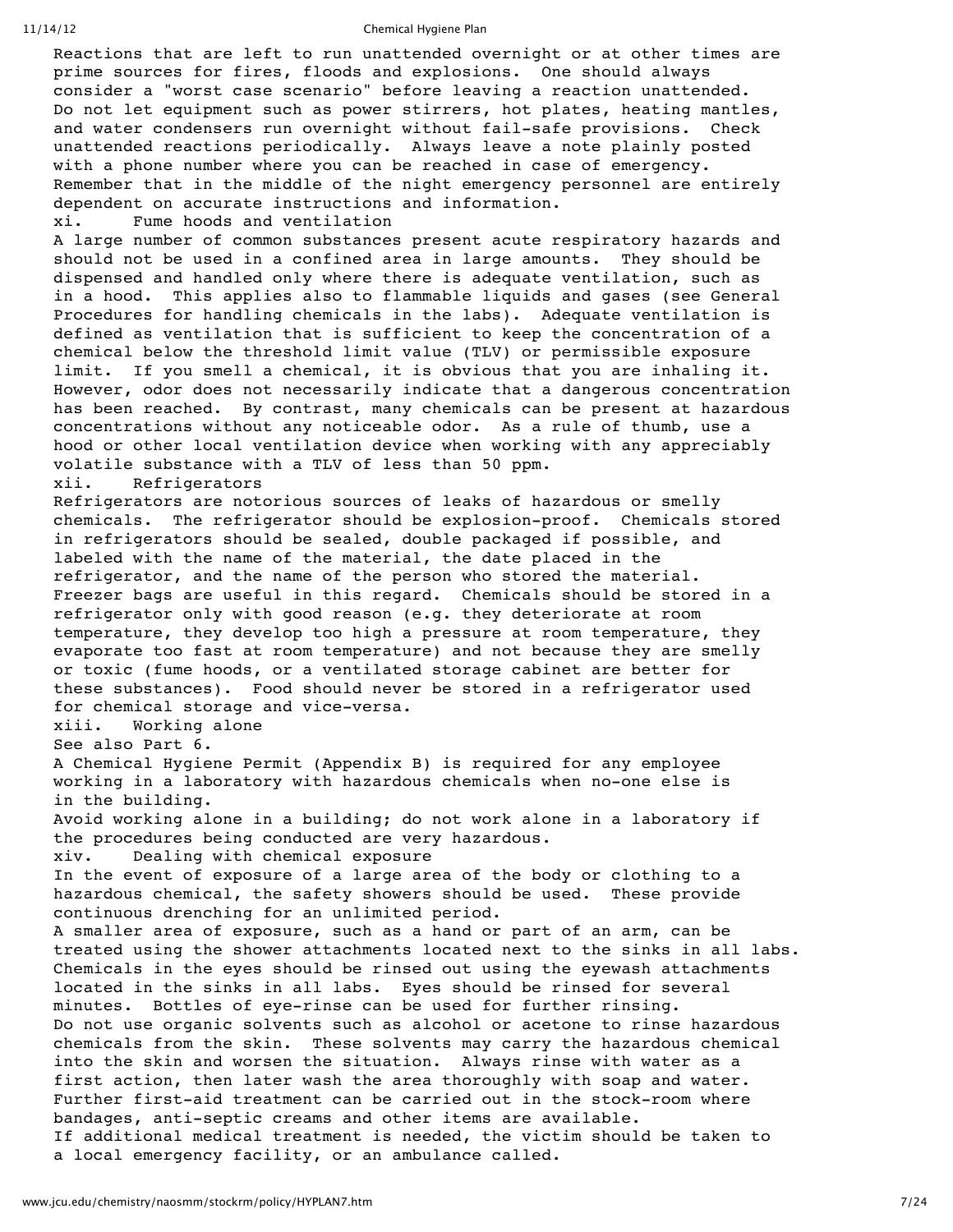**1.3 Procedure for handling materials received from chemical suppliers** DO NOT UNDERESTIMATE THE POTENTIAL HAZARDS ASSOCIATED WITH ANY CHEMICAL. New information is constantly being accumulated, and chemicals once considered harmless are often found to have harmful properties. Do not rely exclusively on your chemical training, however extensive that may be. Always consult safety data as described below.

Upon receiving any chemical from a supplier, the Material Safety Data (MSD) sheet accompanying the material should be read carefully with a view to establishing the particular hazards associated with the chemical, and the correct procedures for opening, handling, using, storing, and disposing of the chemical. The law requires all chemical suppliers to provide such information. If the MSD sheet has not yet been received from the company and it is deemed necessary to open and use the chemical, the following procedure should be adopted:

i. The file of MSD sheets in the stockroom should be consulted to ascertain if the relevant sheet is already on file.

ii. The Aldrich-Sigma catalog of safety data should be consulted. This two-volume book, kept in the stockroom next to the MSD sheets, contains safety information on 14,500 chemicals supplied by Aldrich-Sigma. The information is less extensive than that covered by MSD sheets, but nevertheless includes the most pertinent hazard and safety procedure information.

iii. Consult the catalog of the chemical company from which the chemical was purchased to find more (usually brief) information on potential hazards.

iv. Read the warnings on the outer and inner packaging of the chemical. Most chemicals come in boxes containing layers of metal cans, other boxes, plastic wrapping etc. and a final container (usually glass) containing the material. Any or all of these wrappings may contain hazard warnings. The final inner container will certainly contain a list of hazards. Consult the sheet with explanations of codes and technical terms which is contained in the Aldrich-Sigma volumes (see ii. above). This will explain less familiar terms such as carcinogen, teratogen etc.

## **1.4 General procedures for handling chemicals in the labs**

As a general principle when ordering chemicals which are known to be hazardous one should order no more than is to be used in a short period of time (weeks rather than months). This will alleviate the problem of storage of hazardous materials. Most labs and stockrooms are replete with containers of chemicals which have been sitting for years and which have deteriorated and now present a disposal problem. Such problems can be avoided with a little forethought.

Before using any chemical in the lab, and before allowing any student to handle the chemical, the Material Safety Data (MSD) sheet should be consulted to establish correct safety procedures. These sheets have been described above. Copies of the MSD sheets relating to each chemical in common use in each lab will be posted in those labs. In addition there are the files of MSD sheets in the stockroom as well as additional safety data sources in the stockroom. Care should be taken to establish the following hazards:

i. Flammability:

Highly flammable liquids or gases should not be used in any lab in which flames, sparks or other potential sources of ignition are present. Use of a fume-hood is good safety practice for the transfer of flammable materials from one container to another.

ii. Toxic or corrosive vapors: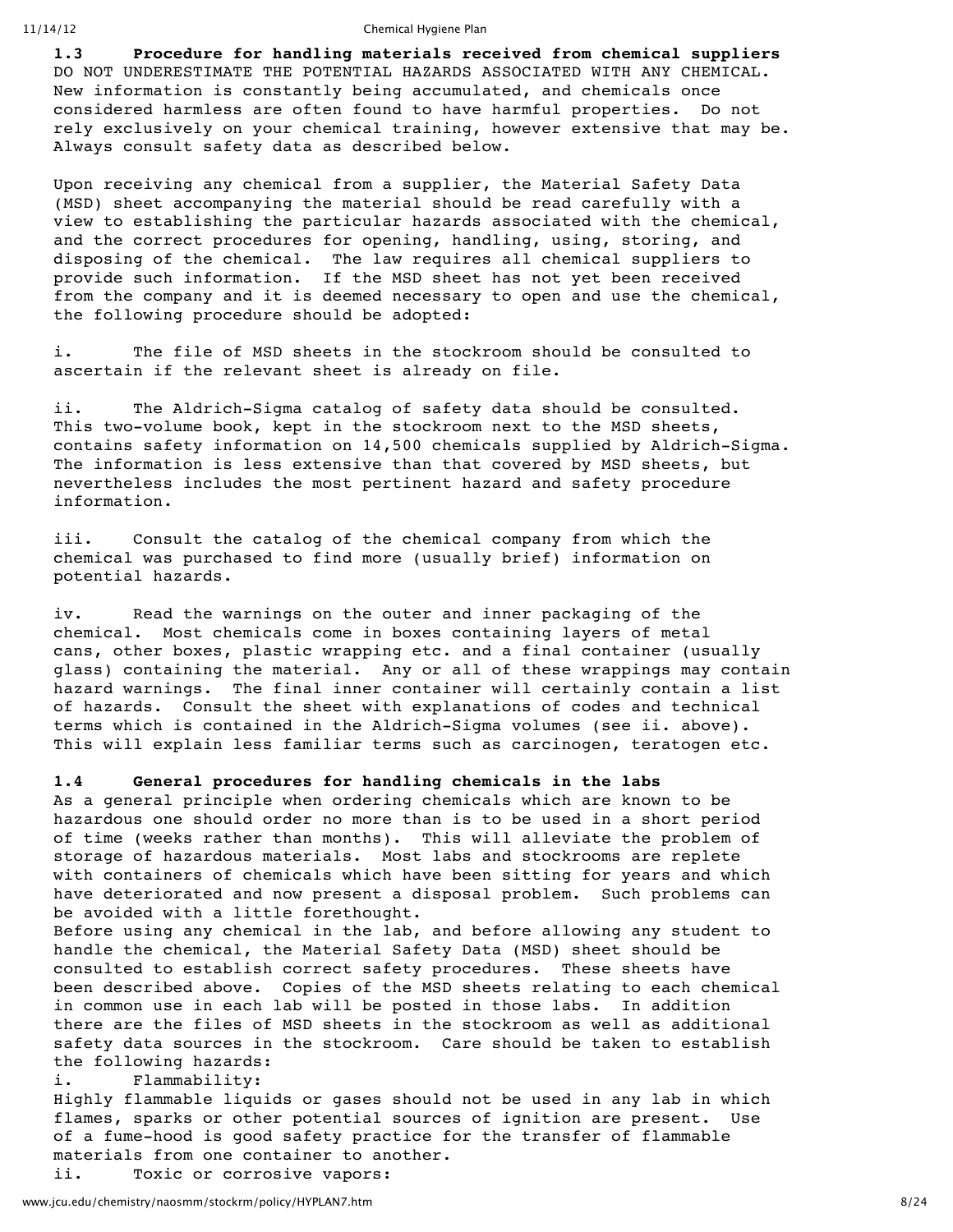Any material (solid, liquid or gas) which gives rise to toxic or corrosive vapors should be stored, handled and disposed in a fume-hood. The fume-hood should be examined prior to opening the container of chemical to establish that (a) it is turned on (b) it is operating properly (i.e. it is generating a draft of air in which air flows from the lab into the hood and upwards toward the hood's exhaust vents. A quick way to check this is to partially close the hood's front screens and place a piece of Kimwipe or tissue paper in the opening to see if it is blown into the hood and upwards toward the vents). (c) it has been serviced and checked for face velocity.

If an appropriate respirator or gas-mask is indicated by the safety information it may be obtained from the stock-room.

iii. Corrosive liquids and solids: These should be handled with due caution. Gloves (plastic or rubber) and a lab coat should be worn. Of course, safety goggles, which should

be worn at all times in the lab, are vitally important when handling such materials.

iv. Toxic liquids and solids:

Measures should be taken to prevent contact with the skin, eyes, mouth and lungs. Eye protection must be worn. If vapors or dust are involved the material should be handled in a fume hood. An appropriate respirator or gas-mask may be indicated by the safety information and may be obtained from the stock-room.

v. Highly toxic substances, carcinogens and other substances warranting special procedures:

Acute toxins, certain carcinogens, and other substances with particularly severe harmful properties require special procedures in their handling and disposal. A list of some of these substances which may be encountered in our laboratories is appendix A of the CHP. By no means is this list to be considered complete in the sense that a substance not appearing on the list is not a special hazard or is never to be encountered in our laboratories. Rather the list should be regarded as an attempt to focus on well-known highly toxic or specially hazardous materials that are more likely to be encountered in our labs than other such specially hazardous materials. The list draws attention to this class of severely hazardous substances. It should not, however, take the place of a thorough review of the MSD sheets and other safety data as described in 1.3. If there is doubt concerning the special hazards of a substance, its use should be avoided or postponed until the properties have been investigated and the necessary safe procedures understood.

Highly toxic gases must be used and disposed within a fume-hood whose efficient operation has been previously established. The gas should be used in a system which is closed except for an outlet through which unused gas is allowed to vent via a trap which removes, chemically or otherwise, the highly toxic gas. The highly toxic gas must not be allowed to pass into the hood in an uncontrolled fashion; every effort should be made to contain it within the system and to render it less harmful at the place where it eventually vents into the hood. This procedure will minimize the possibility of exposure to the gas of both the operator and the environment. Respirators are available in the stockroom which can handle certain highly toxic gases up to certain concentrations. These respirators should be regarded as a final line of defense against the toxic gas and not as a substitute for the safe procedures outlined above. Their use would be called for, for example, if the above controls were found not to be capable of adequately limiting the escape of the gas into the lab, and temporary protection were required for the operator while the generation or flow of toxic gas was cut off. vi. Dry ice and liquid nitrogen:

These extremely cold (cryogenic) materials present a number of potential hazards. They may burn the skin on contact and should be handled using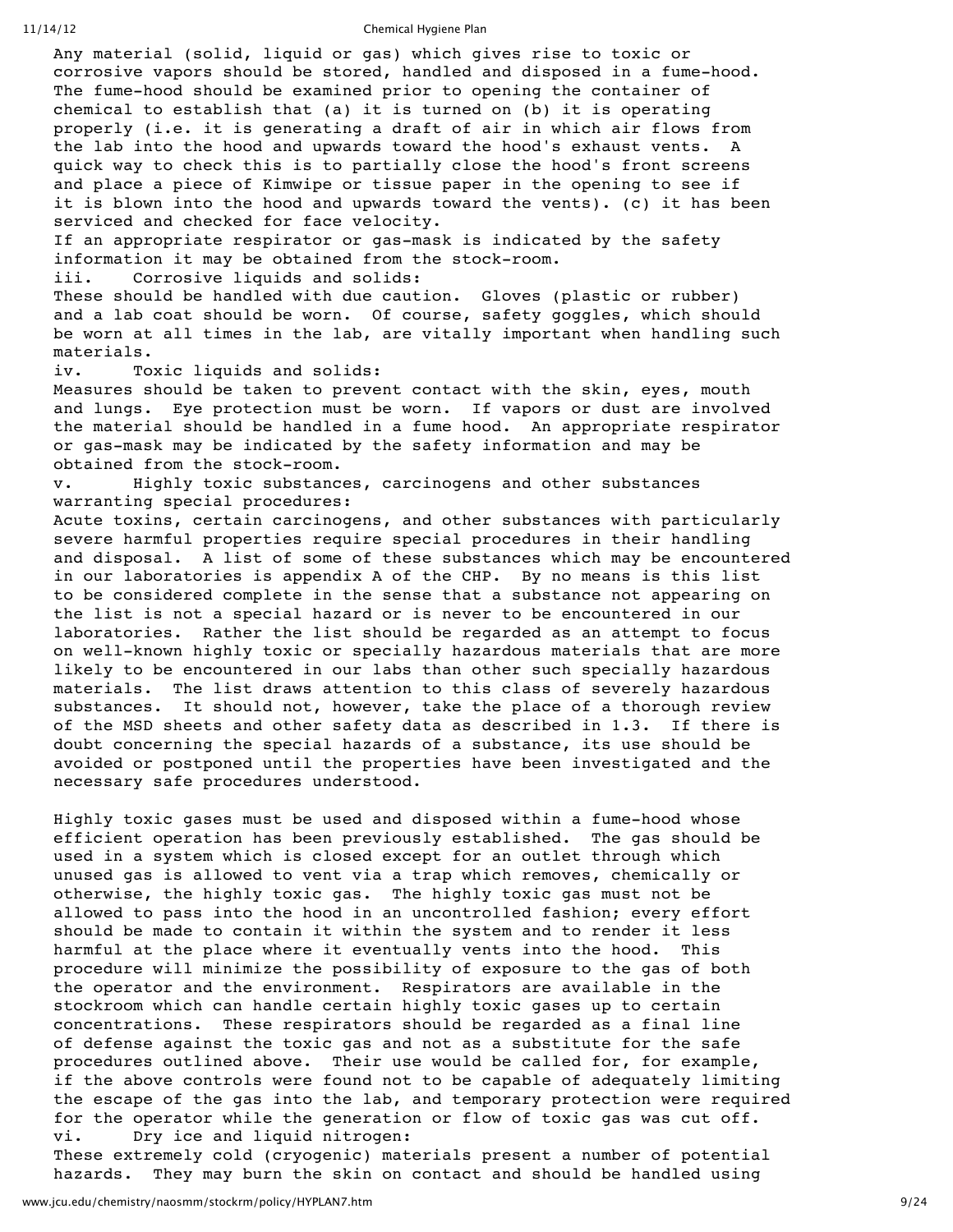insulating gloves designed for the purpose. Before pouring liquid nitrogen into a Dewar flask, the flask should be "tempered" with a small quantity of the cold material to prevent it cracking and imploding from thermal shock. The possibility of the condensation of liquid oxygen should be considered when using liquid nitrogen. Liquid oxygen is potentially explosive, especially when in contact with oxidizable materials such as grease. Thus a system connected to a liquid nitrogen trap should not be opened to the atmosphere until the trap has been removed. Also, if the system is closed after even a brief exposure to the atmosphere, some oxygen (or argon) may have already condensed. Then, when the liquid nitrogen bath is removed or when it evaporates, the condensed gases will vaporize with attendant pressure buildup and potential blowup. When adding dry ice to a solvent to prepare a "slush bath" the rapid bubbling and foaming of the mixture should be anticipated. Such an operation should be carried out in a fume hood. Isopropanol or ethanol should be used in preference to acetone since they are cheaper, less toxic, less flammable, and less prone to foaming. A less flammable mixture of ethylene glycol or propylene glycol in a 3:2 mixture with water and thinned with Isopropanol may also be used. Add the dry ice to the liquid in small amounts, waiting for the foaming to subside before proceeding with the addition. Dry ice and liquid nitrogen baths should never be closed systems since they can develop uncontrolled and dangerously high pressures.

## **1.5 Storage and Transportation of Hazardous Materials**

Before opening any package, establish, by consulting the sources of information referred to in 1.3 i - iv above, the correct place to store the chemical before and after use. Highly flammable liquids should be stored in flame-proof metal cabinets; liquids or solids which evolve toxic or corrosive vapors should be stored in vented cabinets or fumehoods; heat sensitive and/or thermally unstable materials should be refrigerated in an explosion-proof refrigerator; cylinders of toxic or corrosive gases should be stored in fume-hoods; large tanks of gases should be stored in the room next to the stockroom, and when in use in labs should be well secured by clamping to a fixed support (such as a bench; clamps are available in the stockroom); liquid nitrogen and dry-ice (solid carbon dioxide) should be stored in the designated containers. If a material has a combination of the above properties such that it is unclear as to the correct storage procedure, consult the Chemical Hygiene Officer before opening the package. Containers of hazardous chemicals should be transported in plastic buckets to reduce the possibility of breakage through impact, and to contain the materials in the event of breakage of the primary container. Large containers of flammable or corrosive liquids should never be carried without using a secondary container such as a plastic bucket. Gas tanks should be transported from the storage room to the lab in the wheeled cart which is kept in the stockroom. These containers should be promptly clamped to a bench or other fixed support as described above. Dry ice should be transported in a Dewar or other cryogenic container. Liquid nitrogen should be transported in a special carrying Dewar.

## **1.6 Equipment use**

The following is adapted from the American Chemical Society document "Safety in Academic Chemistry Laboratories". It is applicable to students under the direction of employees as well as to the employees themselves.

## i. Glassware

Borosilicate glassware is recommended for all laboratory glassware except for special experiments that use UV or other light sources. Any glass equipment to be evacuated, such as suction flasks, should be specially designed with heavy walls. Dewar flasks and large vacuum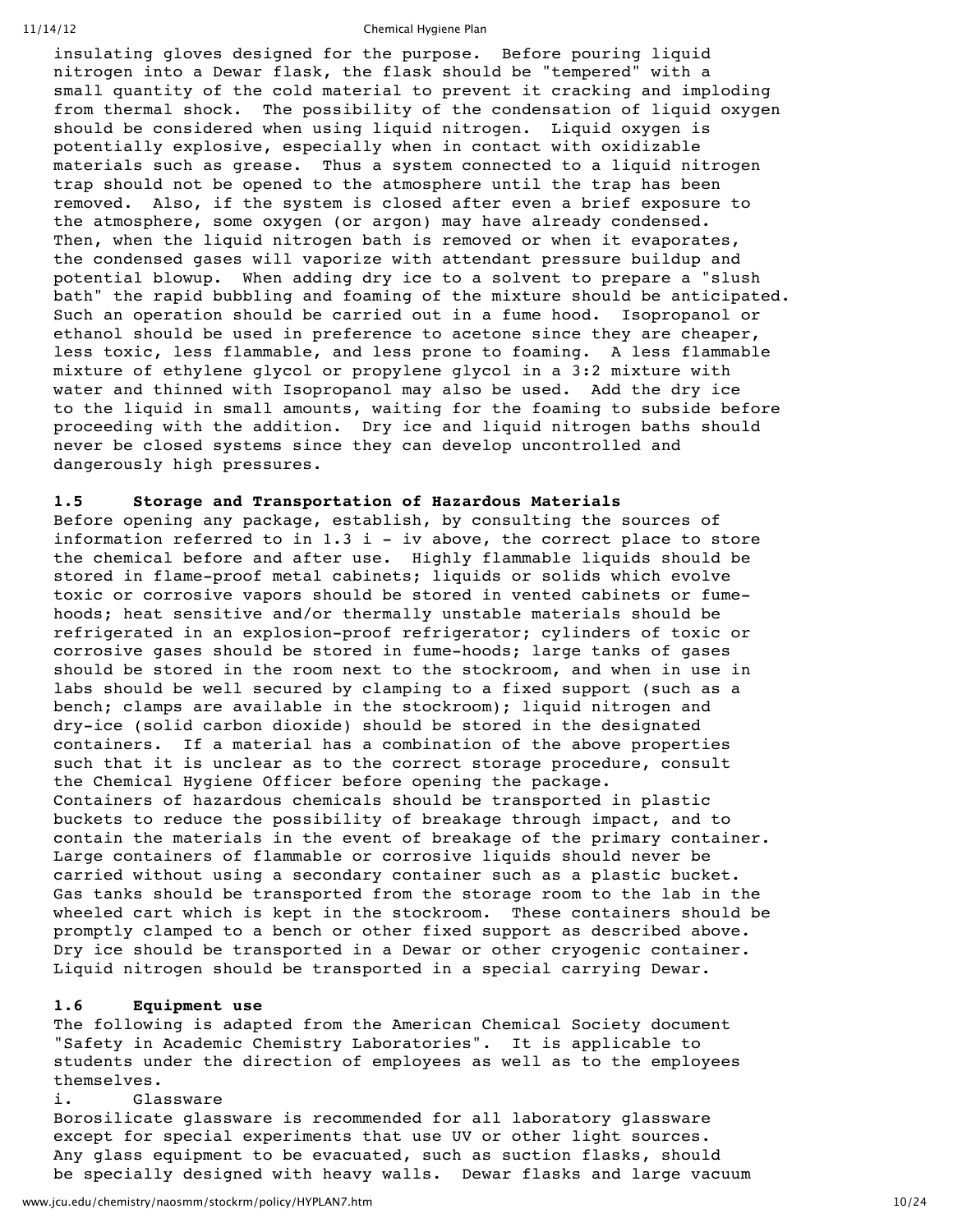vessels should be taped or contained in a metal jacket to prevent flying glass in the case of an implosion. ii. Assembling apparatus Following these recommendations will help make apparatus assembly easier and equipment use safer:

Use only equipment that is free from flaws. Glassware can be examined in polarized light for strains. Do not use flasks that contain starcracks, especially in vacuum work.

A properly placed pan under a reaction vessel or container will confine spilled liquids in the event of glass breakage.

When working with flammable gases or liquids, do not allow burners or other ignition sources in the vicinity. Note that electrical devices such as stirrer plates can be sources of ignition through electrical sparking. Use a fume hood. Use appropriate traps, condensers or scrubbers to minimize release of material to the environment. If a hot plate is used, ensure that its temperature is less than the autoignition temperature of the chemicals likely to be released and that the temperature control device does not spark.

Whenever possible, use controlled electrical heaters or steam in place of gas burners.

Condensers should be properly supported with securely positioned clamps and the attached water hoses secured with wire or clamps.

A vent should be provided as part of the apparatus for chemicals that are to be heated.

Whenever hazardous gases or fumes are likely to be evolved, an appropriate gas trap should be used and the operation confined to a fume hood.

Use a hood when conducting a reaction that could result in an explosion or when using a vacuum system (which may implode). Close the sash to provide a shield. If a hood is not available, use a standing shield. Proper eye and face protection must be worn even when using the shields or hood.

iii. Fume Hoods

Fume hoods serve to control exposure to toxic, offensive or flammable vapors. Apparatus used in hoods should be fitted with condensers, traps or scrubbers to contain or collect waste solvents or toxic vapors. The hood is not an appropriate means for disposing of chemicals, nor is it a storage cabinet. Stored chemicals can interfere with efficient hood operation, and in the event of an accident or fire, every item in the hood may become involved.

Before each use, check that the hood is working properly. Although not a substitute for velometer measurement, a continuous monitoring device such as a narrow strip of tissue paper can be used to ensure that the hood is operating. Adequate air flow and the absence of excessive turbulence are necessary for safe operation. Exhaust ports from the hood and supply air vents to the room should not be blocked. Sash openings should be kept to a minimum. Horizontal sashes or combined horizontal and vertical sashes make this easier to do. Users should keep their faces outside the plane of the hood sash and should remain alert to changes in air flow. Equipment should be placed as far back in the hood as practical and activities carried out at least six inches from the front edge of the hood. iv. Centrifuges

www.jcu.edu/chemistry/naosmm/stockrm/policy/HYPLAN7.htm 11/24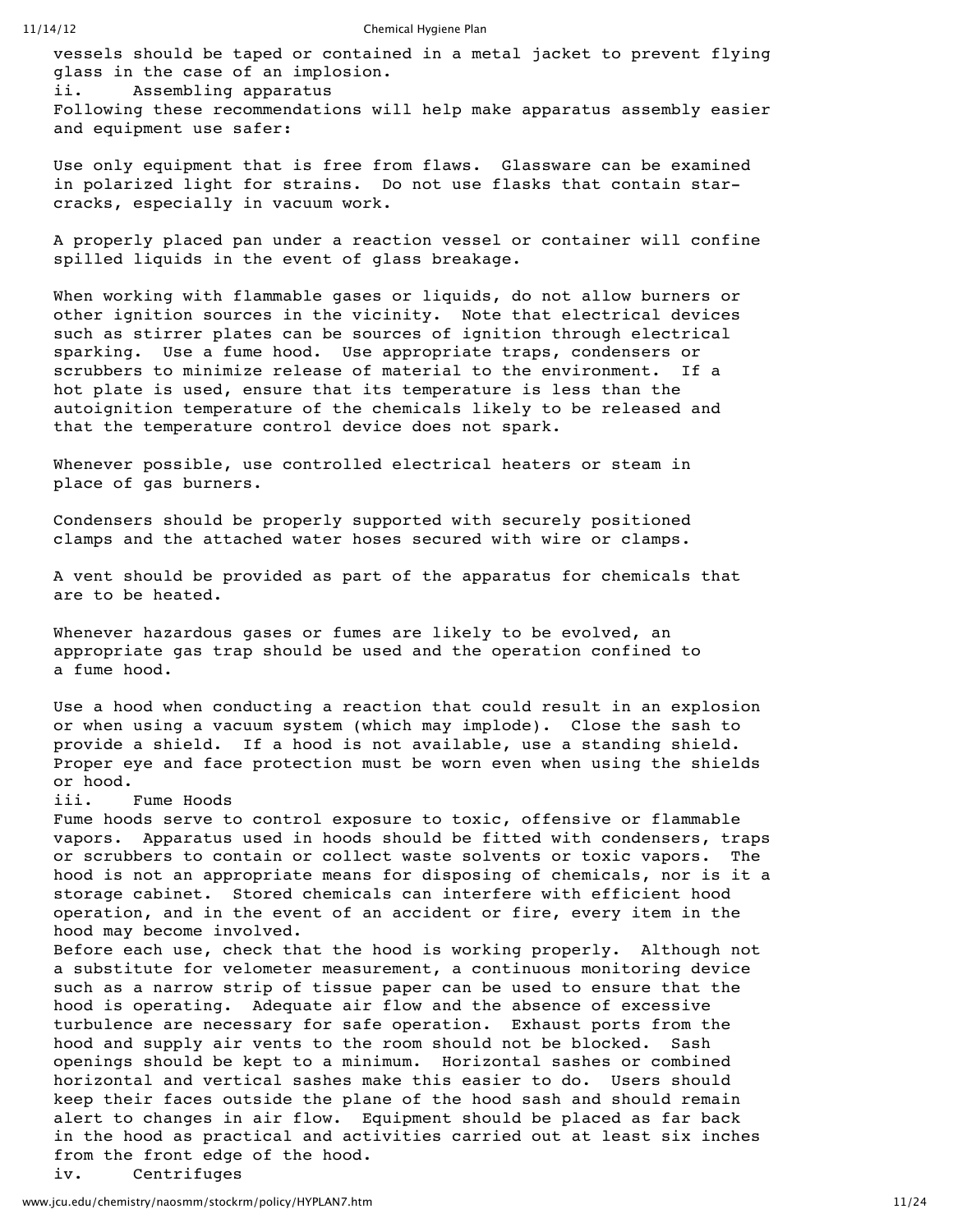If a tabletop centrifuge is used, make certain that it is securely anchored in a location where its vibration will not cause bottles or equipment to fall. The following rules apply to the safe operation of centrifuges: Always close the centrifuge lid during operation.

Do not leave the centrifuge until full operating speed is attained.

Stop the centrifuge immediately and check the load balances if vibration occurs. Check swing-out buckets for clearance and support.

Regularly clean rotors and buckets with non-corrosive cleaning solutions.

v. Lasers The FTIR instrument in the instrumentation lab contains a visible laser, and the FT Raman instrument in the Analytical Research lab contains a near infra-red laser. Normal operation of these instruments should not involve any health risk. Do not look directly into the beam source, or allow any object into the sample compartment which might deflect the beam.

## vi. X-ray generators

The powder diffractometer in the Physics Department generates X-rays. Potential hazards arise from the radiation generated and the high voltage used. Warning signs must be displayed on or near the main power switch of the instrument. Do not use this instrument without first acquiring detailed instructions and safety information. Do not tamper with the beam-stop mechanism. Check that the cooling-water supply to the X-ray tube is connected and operating properly.

## vii. Compressed gases

Gases are often supplied in cylinders under high pressure. These present some hazards beyond the chemical hazards associated with the gases themselves. The procedures for the proper use of compressed gases include: Handle cylinders of compressed gases as high-energy sources and therefore as potential explosives.

Restrain cylinders of all sizes, empty or full, by strapping them to a solid, firm support, and by using a suitable stand.

When storing or moving cylinders, have the protective caps securely in place to protect the valve stems.

When moving large cylinders use the special cart kept in the stockroom.

Never lubricate, modify, force, or tamper with cylinder valves.

Use toxic, flammable, or reactive gases in fume hoods only. Cylinders should be stored in the ventilated room adjacent to the stockroom. Smoking and eating or drinking are forbidden in that room.

Do not extinguish a flame involving a highly combustible gas until the source of gas has been shut off; otherwise it can re-ignite causing an explosion.

Close the main cylinder valve tightly when not in use. Promptly remove the regulators from empty cylinders and replace the protective caps at once. Mark the empty cylinder.

Never bleed cylinders completely empty. Leave a slight pressure to keep contaminants out.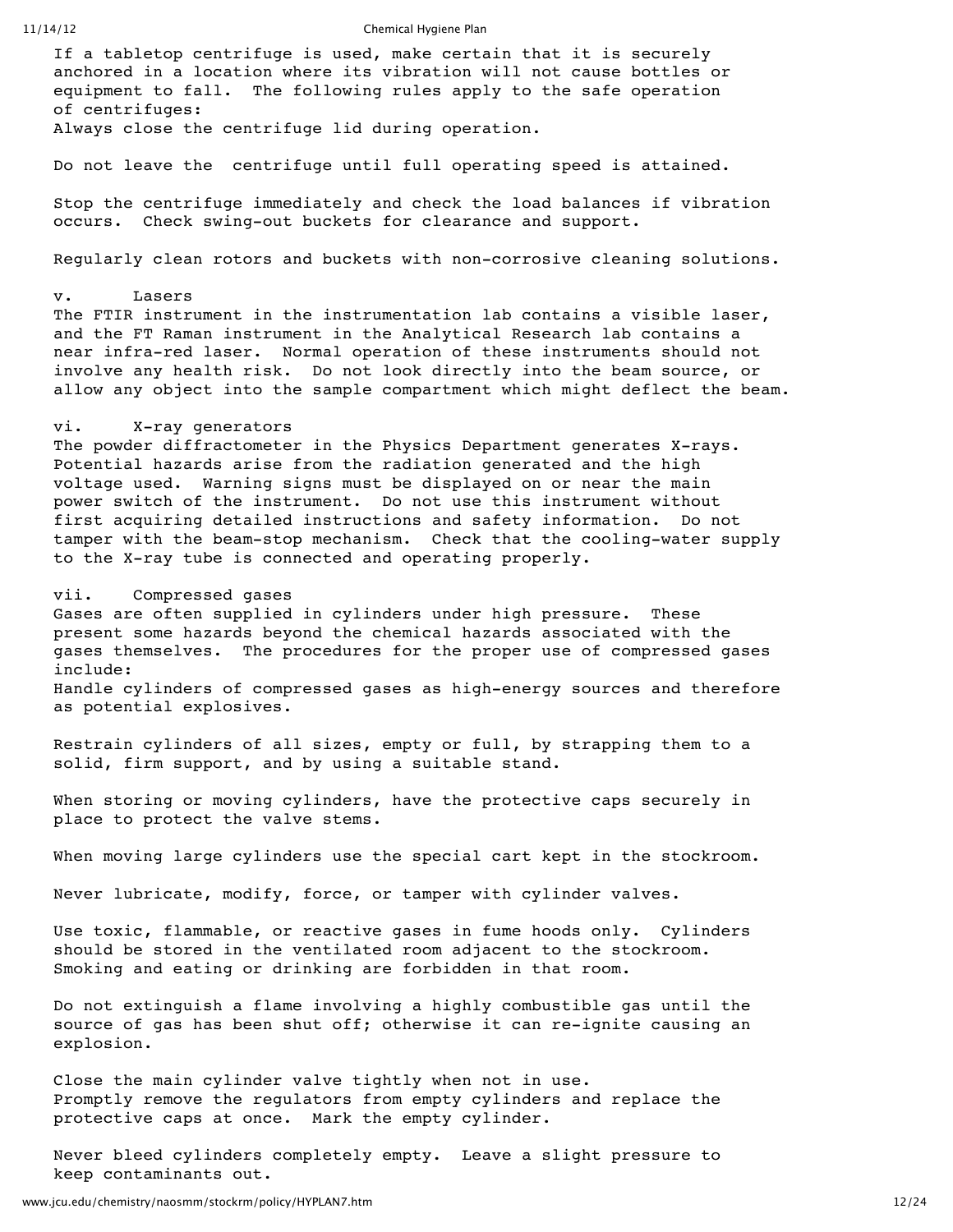Use the appropriate regulator on each gas cylinder. The threads on the regulators are designed to avoid improper use. Adaptors or homemade modifications can be dangerous.

Do not put oil or grease on the high pressure side of an oxygen, chlorine, or other oxidizing agent cylinder. A fire or explosion can result.

## **1.7 Operations**

The following is adapted from the American Chemical Society document "Safety in Academic Chemistry Laboratories". It is applicable to students under the direction of employees as well as to the employees themselves. i. Extractions

Extracting a solute from an aqueous phase by means of a volatile organic solvent (such as ether or chloroform) can present a hazard because of the possible buildup of pressure. Glass separatory funnels are commonly used for this operation. A buildup of pressure could result in the ejection of the stopper or stopcock and the spilling of the liquid. The following procedure is designed to minimize this risk.

Do not attempt to extract a solution until it is cooler than the boiling point of the extracting solvent. When a volatile solvent is used, the unstoppered separatory funnel should first be swirled to allow some solvent to vaporize and expel some air. Close the funnel and invert it with the stopper held in place and immediately open the stopcock to release more air plus vapor. This should be done with the hand encompassing the barrel to keep the stopcock plug securely seated. The operation should be carried out away from flames and preferably in a fume hood. Close the stopcock, shake with a swirl, and immediately open the stopcock to again vent the vapors. The procedure can be repeated to complete the extraction, each time venting the vapors through the stopcock with the funnel in the inverted position. If it is necessary to use a separatory funnel larger than 1 liter for an extraction with a volatile solvent, the force on the stopper may be too great and cause the stopper to be expelled. Consider performing the extraction in several smaller batches.

ii. Distillations

Distillations may be carried out at atmospheric pressure, under inert atmosphere, at reduced pressure (vacuum distillations), and using steam (steam distillation). Dangers arise from the pressures that may buildup, the flammability of the materials, and the use of heat. Each type of distillation involves a particular design of apparatus, and experimental descriptions and diagrams should be consulted.

The distillation should be carried out in a fume hood whenever possible.

Heat should never be applied to a system in which there is no outlet for the excess pressure to escape.

Bumping should be avoided by stirring the distillation mixture, or by using boiling stones (only effective for distillations at atmospheric pressure).

Even heating is important, especially under reduced pressure, to avoid local hot-spots. A flame should not be used. Heating mantles, steam rings or hot water baths, silicone or mineral oil baths on a hot plate, sand baths, and metal blocks with appropriately sized cavities can all be used.

Never evaporate organic solvents to dryness, especially ethers or other organics which may form peroxides. These peroxides can be highly explosive and have led to many documented cases of serious injuries.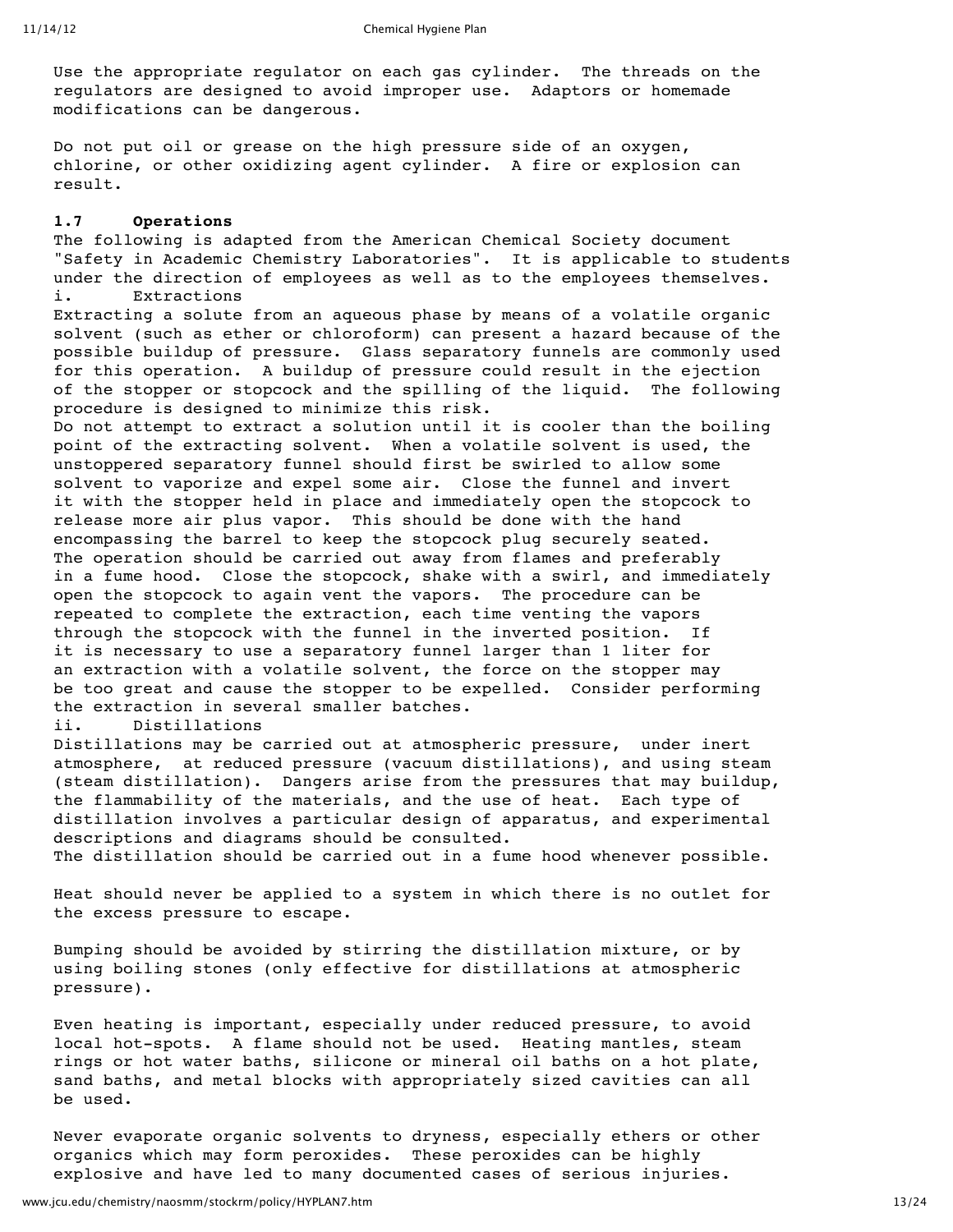Bumping is particularly common with vacuum distillations. A standing shield should be used for protection in the event of implosion. Heating should be even, and evacuation should be carried out gradually. The apparatus should be securely clamped. The mixture should be magnetically stirred, or an air or nitrogen bleed tube should be used. iii. Temperature control Care should be taken when reagents are first mixed. An exothermic reaction may have an induction period during which time little reaction or heating occurs, followed by a rapid reaction with the release of heat and too rapid boiling of the solvent. To avoid this, one reagent should be added in small amounts to the other, with a cooling bath available to quickly cool down the mixture if necessary. The apparatus should be set up so that heating or cooling can be applied or withdrawn readily. Test tubes should be held with a test tube holder, shaken while cautiously heated, and pointed away from people. A hot water bath, steam bath, or oil bath are preferable to a flame. If a Bunsen burner is used it should be a small flame without a blue cone, and the test tube should be alternately heated and removed from the flame, with shaking, and spreading the heat uniformly around the tube to avoid the contents being ejected. If oil baths are used, care should be taken to ensure that the oil is water free, since the presence of water can cause violent bumping and splashing of the hot oil. Mineral oil or silicone oil may be used. Do not heat beyond the flash point of the oil. Do not leave a hot oil bath unattended. For cooling baths use ice water, or ice/salt if lower temperatures are required. For very low temperatures use a dry ice slush bath or liquid nitrogen. For appropriate procedures in using these materials see 1.4 (vi) above. iv. Reduced Pressure Operations Special care should be taken with glassware under reduced pressure ("vacuum"). Vacuum desiccators and vacuum line bulbs should be wrapped in duct tape to prevent flying glass in the event of an implosion. Only heavy walled flasks should be used for vacuum filtration. Vacuum pumps should be protected from vapors by means of a cold trap. Exhausts from vacuum pumps should be vented to the hoods whenever possible. Portable explosion guards are available for reactions or other operations carried out under reduced pressure. See the stockroom manager or safety officer. **PART 2. EXTRA PROTECTIVE MEASURES FOR PARTICULARLY HAZARDOUS SUBSTANCES**

## **2.1 Carcinogens and Reproductive Toxins.**

Before any package from a chemical company is opened, or before any chemical is used, the MSDS and other safety information available in the stockroom should be consulted, as described in 1.3. If the information refers to the chemical as being a carcinogen (cancer causing agent), teratogen (causes fetal mutation), embryotoxin or reproductive toxin, special precautions may need to be taken. Examples of OSHA-regulated carcinogens are 2-Acetylaminofluorene, acrylonitrile, 4-aminobiphenyl, asbestos, benzidine, bis(chloromethyl)ether, 3,3'-Dichlorobenzidine (and its salts), 4-Dimethylaminoazobenzene, ethyleneimine, inorganic arsenic,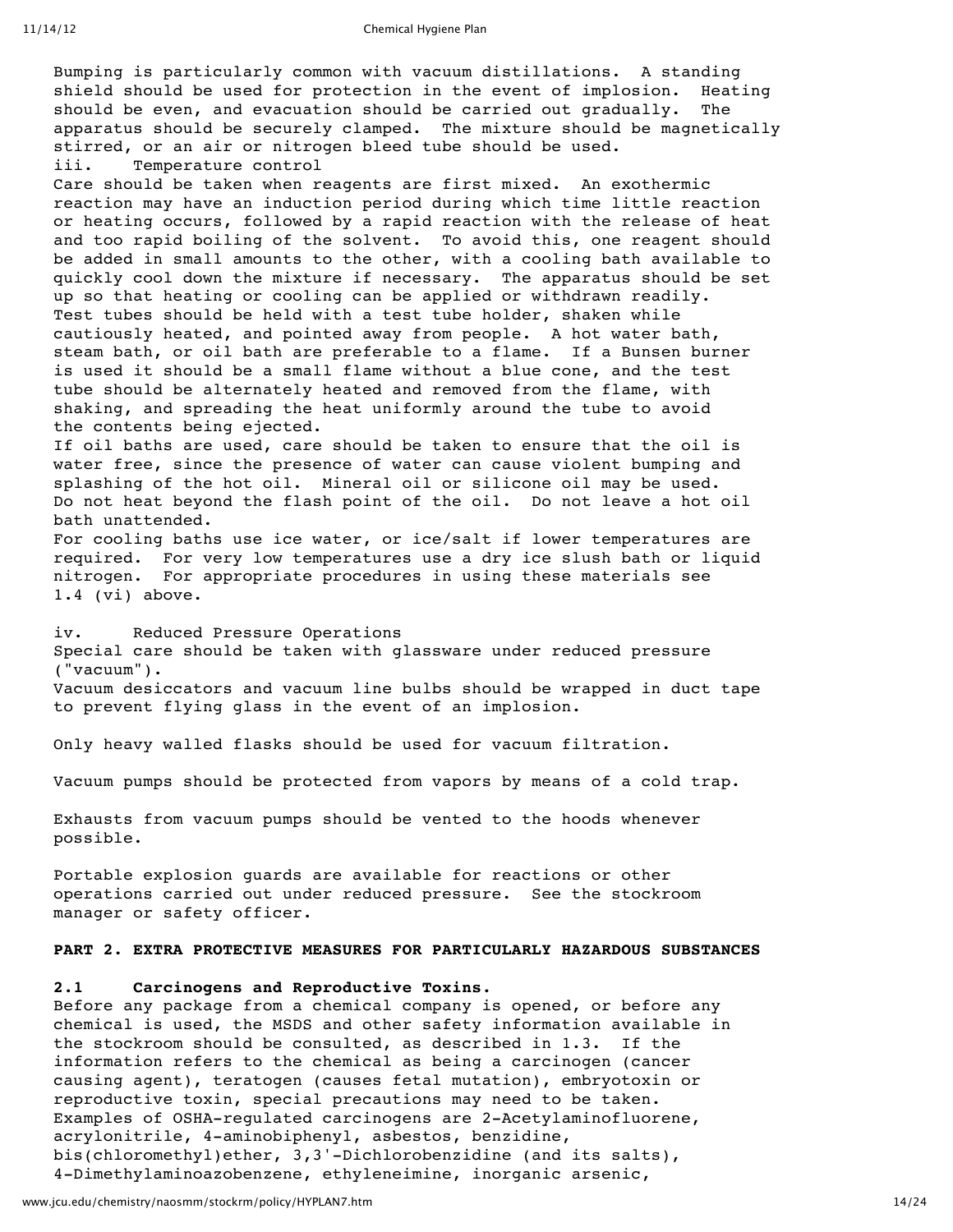methyl chloromethyl ether, 4,4'-methylene-bis(2-chloroaniline), a-naphthylamine, §-naphthylamine, 4-Nitrobiphenyl, N-Nitrosodimethylamine, §-Propiolactone, vinyl chloride. Examples of embryotoxins are organomercurials, lead compounds, formamide. The package should not be opened or the chemical used until the safety officer has been consulted. The safety officer will determine whether the special precautions described below will need to be followed.

## Special precautions:

Embryotoxins: These are substances that act during pregnancy to cause adverse effects on the fetus. These effects include embryolethality (death of the fertilized egg, the embryo, or the fetus), malformations (teratologic effects), retarded growth, and postnatal functional deficits. If you are a woman of childbearing age, handle these substances only in a hood whose satisfactory performance has been confirmed, using appropriate protective apparel (especially gloves) to prevent skin contact. Store these substances, properly labeled (e.g. EMBRYOTOXIN: READ SPECIFIC PROCEDURES FOR USE), in an adequately ventilated area in an unbreakable secondary container. Notify supervisors of all incidents of exposures or spills; consult a qualified physician when appropriate (e.g. skin contact or any inhalation by a woman of child-bearing age).

Select Carcinogens: Use and store these substances only in areas of restricted access with special warning signs. Always use a hood (previously evaluated to confirm adequate performance with a face velocity of at least 60 linear feet per minute) or other containment device for procedures which may result in the generation of aerosols or vapors containing the substance. Do not dispose of these materials by evaporation into the hood. If practical, waste materials and waste solvents containing select carcinogens should be decontaminated chemically by some procedure that can reasonably be expected to convert essentially all of the material to non-carcinogenic substances. If chemical decontamination is not feasible, the waste carcinogens should be stored in closed impervious containers so that personnel handling the containers will not be exposed to their contents. In general, liquid residues should be contained in glass or polyethylene bottles half-filled with vermiculite. The containers should carry the warning: CANCER-CAUSING AGENT. Contaminated clothing or shoes should be thoroughly decontaminated or incinerated. The lab worker should be prepared for possible accidents or spills. If a carcinogen contacts the skin, the area should be washed well with water. If there is a major spill outside the hood, the room or appropriate area should be evacuated and cleanup personnel should wear suitable protective apparel and equipment (refer to the MSDS). If the material is volatile, or produces dust, the cleanup personnel should wear a supplied-air full-face respirator. Records should be kept that include amounts of material on hand, amounts used and names of workers involved. These records will normally be a part of the laboratory notebook record of the experiment.

## **2.2 Substances which have a high degree of acute toxicity, or a moderate degree of chronic toxicity.**

Before any package from a chemical company is opened, or before any chemical is used, the MSDS and other safety information available in the stockroom should be consulted, as described in Part 1 (c). If the information in the "Health Hazard Data" section of the MSDS or other information describes the substance as being "highly toxic", "acutely toxic", "severe health hazard" or contains other indications of extreme toxicity, special precautions may need to be taken. Examples of acute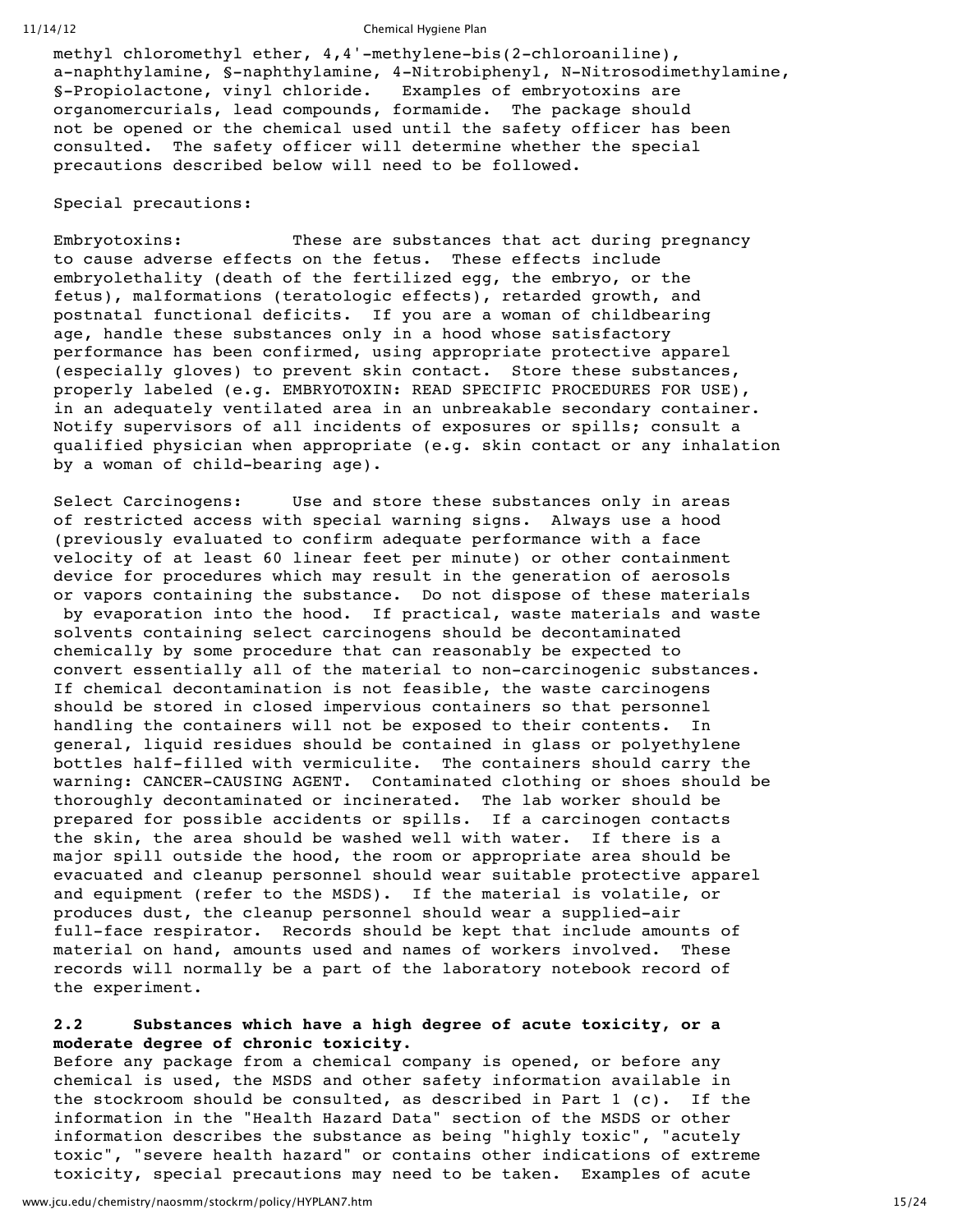toxins are hydrogen cyanide, hydrogen sulfide, hydrofluoric acid, arsine, nitrogen dioxide, di-isopropyl fluorophosphate. Substances of moderate chronic toxicity are those for which infrequent exposure to small quantities does not constitute a significant health risk, but which can be dangerous to those exposed to high concentrations or repeated small doses. Substances which are not known to cause cancer in humans, but have shown statistically significant, but low, carcinogenic potency in animals fall into this category. Examples are very numerous, and the MSDS should be used as the appropriate indicator. The package should not be opened or the chemical used until the safety officer has been consulted. The safety officer will determine whether the special precautions described below will need to be followed.

## Special precautions:

At least two people should be present at all times if the compound is highly toxic. Areas where highly toxic substances are being used and stored should have restricted access, and special warning signs should be posted. Protect the hands and forearms by wearing gloves and a laboratory coat to prevent contact of toxic material with the skin. Always wash hands and arms immediately after working with these materials. Use a hood (previously evaluated to confirm adequate performance with a face velocity of at least 60 linear feet per minute). Store breakable containers of these substances in pans or trays of polyethylene or other chemically resistant material; also mount apparatus above such trays, or line the hood with a chemically resistant liner to contain spills. If a major spill occurs outside the hood, evacuate the area, and ensure that cleanup personnel wear suitable protective apparel and equipment (refer to the MSDS). Do not dispose of these materials by evaporation into the hood. If practical, waste materials and waste solvents containing these materials should be decontaminated chemically by some procedure that can reasonably be expected to convert essentially all of the material to non-toxic substances. If chemical decontamination is not feasible, the waste toxins should be stored in closed impervious containers so that personnel handling the containers will not be exposed to their contents. In general, liquid residues should be contained in glass or polyethylene bottles half-filled with vermiculite. The containers should carry the warning: ACUTE TOXICITY. Contaminated clothing or shoes should be thoroughly decontaminated or incinerated. Records should be kept that include amounts of material on hand, amounts used and names of workers involved. These records will normally be a part of the laboratory notebook record of the experiment.

## **2.3 Substances with a high degree of chronic toxicity (including known carcinogens).**

Before any package from a chemical company is opened, or before any chemical is used, the MSDS and other safety information available in the stockroom should be consulted, as described in Part  $1$  (c). If the information in the "Health Hazard Data" section of the MSDS or other information describes the substance as having a "high degree of chronic toxicity", or "causes cancer in humans", or "shows high carcinogenic potency in test animals", special precautions may need to be taken. Examples include certain heavy metal compounds (e.g. dimethyl mercury and nickel carbonyl), benzo-a-pyrene (3,4-benzpyrene), N-nitrosodiethylamine (diethylnitrosamine), and strong carcinogens. These substances may be cumulative toxins whose harmful effects are subtle and not immediately apparent but are often irreversible. They may be harmful in very small quantities. If they are to be used in quantities in excess of a few milligrams to a few grams (depending on the hazard posed by the particular substance), the additional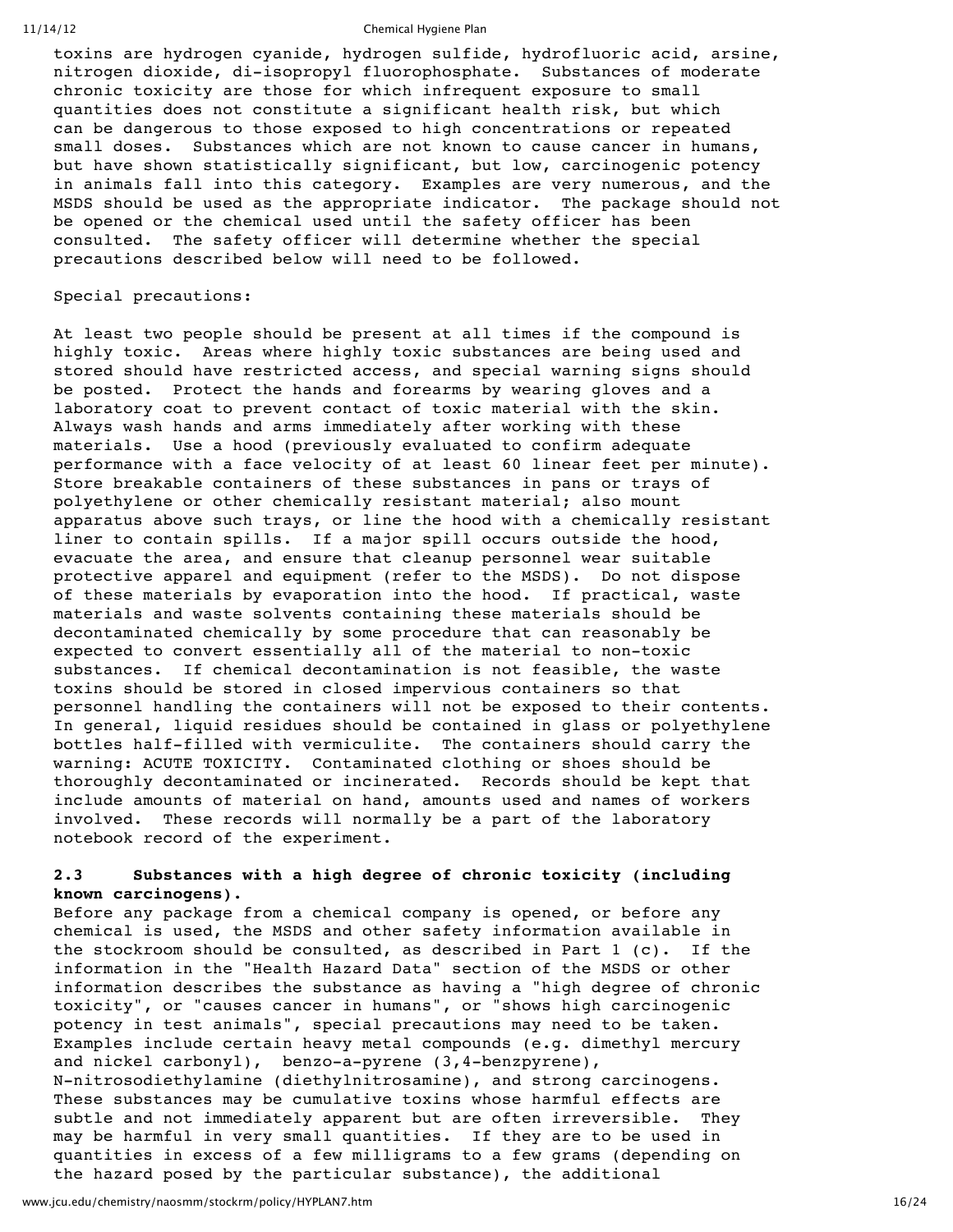precautions described below should be used. The package should not be opened or the chemical used until the safety officer has been consulted.

Special precautions:

In addition to the procedures described above for substances of high acute or moderate chronic toxicity, the following extra precautions should be taken for substances of high chronic toxicity:

Prepare a plan for use and disposal of the materials, and obtain the approval of the laboratory supervisor or safety officer. Conduct all transfers and work with these substances in a "controlled area": a restricted access hood, glove box, or portion of a lab., for which all people with access are aware of the substances being used and necessary precautions. Any area being used for storage of substances of high chronic toxicity should be maintained under negative pressure with respect to surrounding areas. Controlled areas should be clearly marked with a conspicuous sign such as WARNING:TOXIC SUBSTANCE IN USE or CANCER-SUSPECT AGENT: AUTHORIZED PERSONNEL ONLY. If a positive pressure glove box is used with highly toxic compounds, the box should be checked for leaks before each use, and the exit gases should be passed through a suitable trap or filter. Lab vacuum pumps should be protected by high-efficiency scrubbers or HEPA filters, and vented into an exhaust hood. Vacuum pumps and other contaminated equipment, including glassware, should be decontaminated in a hood before removal from the controlled area. On leaving a controlled area, remove any protective apparel (placing it in an appropriate container with a label such as CAUTION: CONTENTS CONTAMINATED WITH SUBSTANCES OF HIGH CHRONIC TOXICITY and a list of the contaminants) and thoroughly wash hands, forearms, face and neck. Waste chemicals (including washings from contaminated flasks) should be collected and either decontaminated chemically, or placed in closed, suitably labeled containers for incineration away from the controlled area. An example of decontamination would be the treatment of b-propiolactone, bis(chloromethyl)-ether or methyl chloromethyl ether with concentrated aqueous ammonia for 10 min. An appropriate label for waste would be CAUTION: COMPOUNDS OF HIGH CHRONIC TOXICITY or CAUTION: CANCER-SUSPECT AGENT followed by a list of the waste chemicals. Normal work in the controlled area should resume only after adequate decontamination has been achieved. In the event of repeated use of a substance of high chronic toxicity a qualified physician should be consulted to ascertain whether regular medical surveillance is advisable.

## **PART 3. CRITERIA FOR IMPLEMENTATION OF CONTROL MEASURES**

## **3.1 Environmental monitoring**

Regular instrumental monitoring of airborne concentrations is not usually justified or practical in laboratories but may be appropriate when testing or redesigning hoods or other ventilation devices, or when a highly toxic substance is stored or used regularly. If a chemical falls under the category of "particularly hazardous substance" as described in Part 2, and if the particular chemical is in use more than three times in a week, the safety officer should be consulted about setting up air sampling.

If there is reason to believe that exposure levels for a hazardous chemical exceed the OSHA "action level" or, in the absence of an action level, the OSHA "Permissible Exposure Limit" (PEL), the safety officer should be consulted about setting up air sampling. The action levels and PELs are listed in the OSHA publication 29 CFR part 1910, the relevant section of which will be appended to the CHP. Reasons for believing that the action levels are exceeded could be (a) Malfunction or possible inadequacy of a control device such as a hood.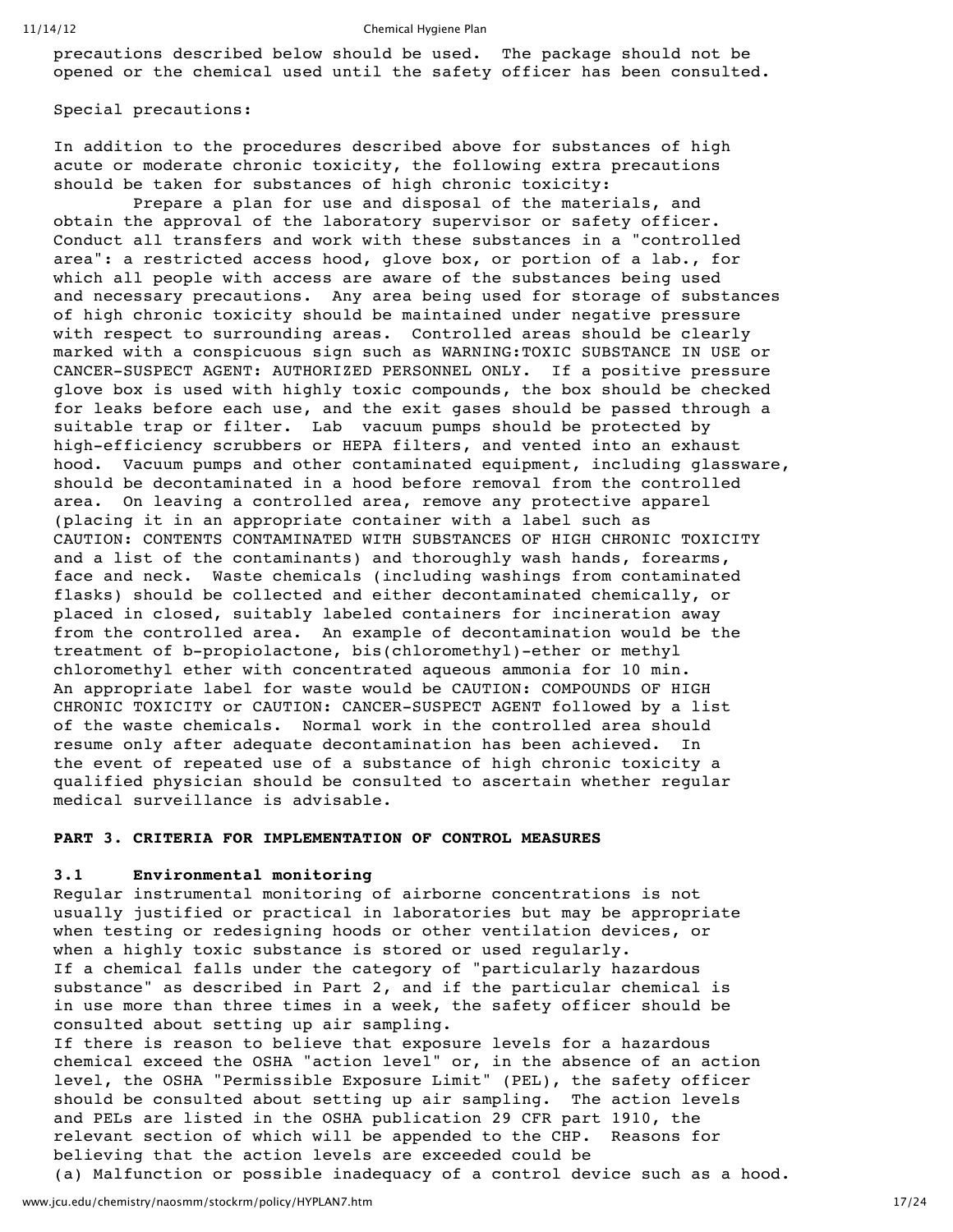| 11/14/12    | Chemical Hygiene Plan                                                                                                                       |  |  |  |
|-------------|---------------------------------------------------------------------------------------------------------------------------------------------|--|--|--|
|             | (b) Excessive smell of a chemical which has a pronounced odor.                                                                              |  |  |  |
|             | (c) Indications of toxic effects on persons in the vicinity.                                                                                |  |  |  |
|             | The results of air sampling studies will be recorded in a form which                                                                        |  |  |  |
| 3.2         | will be appended to the CHP.<br>Housekeeping, Maintenance and Inspections.                                                                  |  |  |  |
| i.          | Cleaning.                                                                                                                                   |  |  |  |
|             | Floors should be cleaned regularly. All spills on lab benches or                                                                            |  |  |  |
|             | floors should be immediately cleaned and properly disposed of. The                                                                          |  |  |  |
|             | lab benches should be kept clear of equipment and chemicals except                                                                          |  |  |  |
|             | those necessary for the work currently being performed. All floors,                                                                         |  |  |  |
|             | aisles, exits, fire extinguishing equipment, eyewashes, showers,                                                                            |  |  |  |
|             | electrical disconnects and other emergency equipment should remain<br>unobstructed. Chemical containers should be clean, properly labeled   |  |  |  |
|             | and returned to storage upon completion of usage. All chemical wastes                                                                       |  |  |  |
|             | should be disposed of in accordance with the directions described in                                                                        |  |  |  |
|             | other parts of the CHP.                                                                                                                     |  |  |  |
| ii.         | Inspections.                                                                                                                                |  |  |  |
|             | Formal housekeeping and chemical hygiene inspections should be held                                                                         |  |  |  |
|             | biannually; informal inspections should be continual.                                                                                       |  |  |  |
| iii.        | Maintenance.<br>Safety showers and eye wash equipment should be inspected quarterly.                                                        |  |  |  |
|             | Fume hoods should be inspected biannually, and the hood face velocity                                                                       |  |  |  |
|             | (at half-height) maintained at between 75 and 150 linear feet per minute.                                                                   |  |  |  |
|             | A record of inspections should be maintained by the Chemical Hygiene                                                                        |  |  |  |
| Officer.    |                                                                                                                                             |  |  |  |
| 3.3         | Medical Program                                                                                                                             |  |  |  |
| i.          | Compliance with regulations.                                                                                                                |  |  |  |
|             | Reqular medical surveillance should be established to the extent<br>required by requlations.                                                |  |  |  |
| ii.         | Routine surveillance.                                                                                                                       |  |  |  |
|             | Anyone whose work involves regular and frequent handling of                                                                                 |  |  |  |
|             | toxicologically significant quantities of a chemical should consult                                                                         |  |  |  |
|             | a qualified physician to determine on an individual basis whether a                                                                         |  |  |  |
|             | reqular schedule of medical surveillance is desirable.                                                                                      |  |  |  |
| $3 \cdot 4$ | Safety and Emergency Equipment                                                                                                              |  |  |  |
|             | Telephone numbers of emergency personnel, supervisors and other<br>workers as deemed appropriate will be posted. All laboratory personnel   |  |  |  |
|             | will be trained in the proper use of fire extinguishers when hired and                                                                      |  |  |  |
|             | annually thereafter. All employees who might be exposed to chemical                                                                         |  |  |  |
|             | splashes shall be instructed in the location and proper usage of                                                                            |  |  |  |
|             | emergency showers and eyewashes. The eyewash and emergency shower                                                                           |  |  |  |
|             | shall be inspected monthly. These inspections shall be performed by                                                                         |  |  |  |
|             | the safety officer and helpers, and shall be in accordance with ANSI                                                                        |  |  |  |
|             | Z358.1 and manufacturer's specifications. Records shall be maintained.<br>Location signs for safety and emergency equipment will be posted. |  |  |  |
|             |                                                                                                                                             |  |  |  |
|             | PART 4. FUME HOODS AND OTHER ENGINEERING CONTROLS                                                                                           |  |  |  |
|             |                                                                                                                                             |  |  |  |
| 4.1         | Fume hoods: Purpose                                                                                                                         |  |  |  |

As well as their function as local ventilation devices used to prevent toxic, offensive or flammable vapors from entering the general laboratory atmosphere, hoods offer two other significant types of protection. With the hood sash closed, a physical barrier is placed between the worker and the chemical reaction. This can provide protection from splashes, sprays, fires, and minor explosions. Furthermore, the hood can provide an effective containment device for accidental spills of chemicals.

4.2 Hood availability.

In a laboratory where workers spend most of their time working with chemicals, there should be at least one hood for each two workers, with at least 2.5 linear feet of hood space at the face. In teaching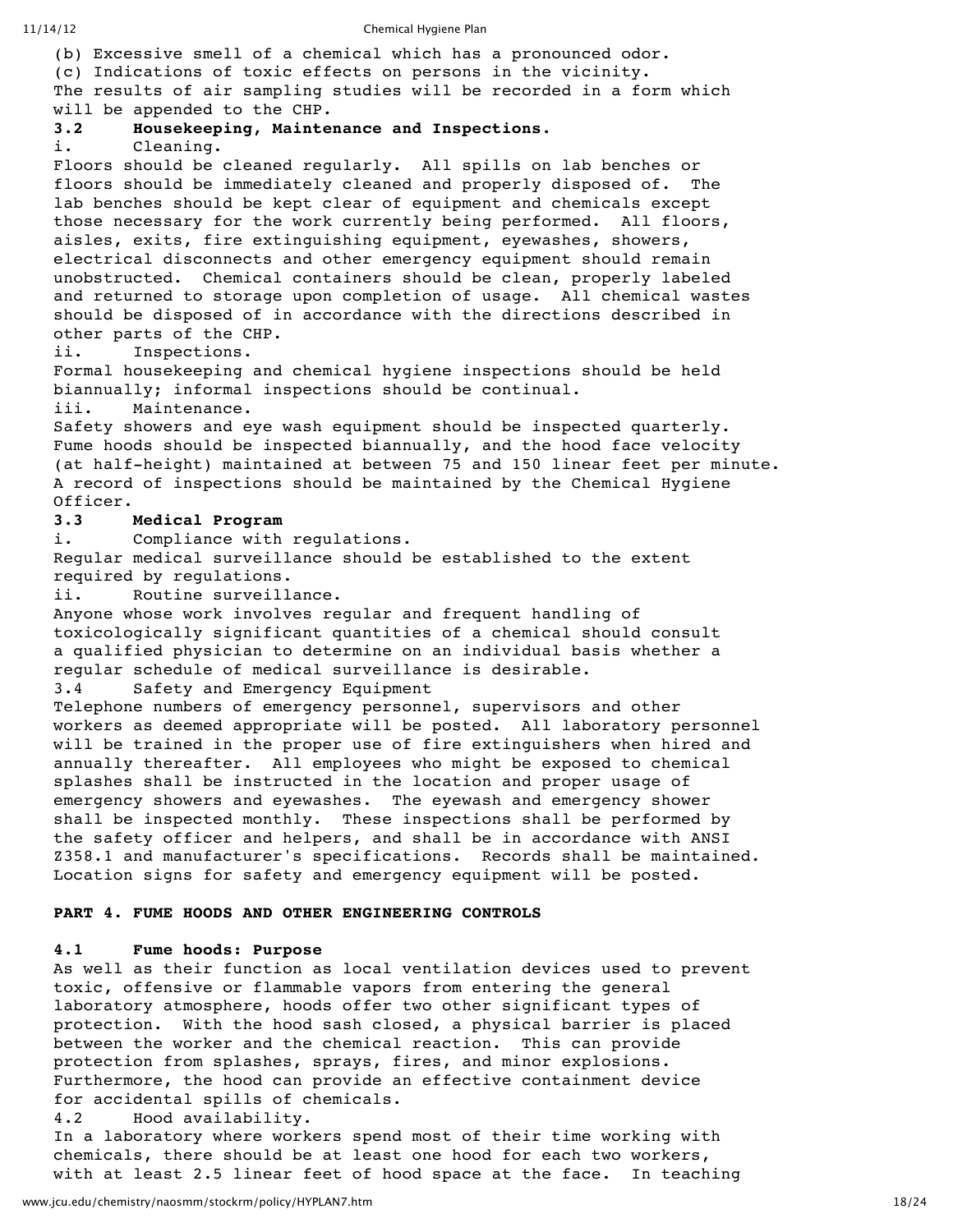labs where hoods are used intermittently, experiments should be designed so that students have access to hood space whenever they conduct an operation which requires such ventilation (see Part 1.4).

## **4.3 Hood Inspection and Maintenance**

Hoods will be inspected biannually for the following features:

i. Adequate face velocity (60-150 linear feet per minute). ii. Uniformity of air delivery (lack of turbulence) across the face area at various sash positions.

iii. Appropriate baffle position to give uniform air flow across the hood and into the vent ducts.

The latest inspection was completed during July '97. The documentation from this inspection is available from the stockroom manager or from the Safety Officer.

## **4.4 Hood use**

i. Confirm adequate hood ventilation performance prior to opening chemical containers inside the hood. An inward flow of air can be confirmed by holding a piece of paper at the face of the hood and observing the movement of the paper.

ii. Keep the sash of the hood closed at all times except when adjustments within the hood are being made. At these times, maintain the sash height as low as possible.

iii. Storage of chemicals and equipment inside the hood shall be kept to a minimum.

iv. Minimize interference with the inward flow of air into the hood. v. Leave the hood operating when it is not in active use if hazardous chemicals are contained inside the hood or if it is uncertain whether adequate general laboratory ventilation will be maintained when the hood is non-operational.

vi. The hood shall not be used as a means of disposal for volatile chemicals.

## **4.5 Storage cabinets**

i. Flammable solvents and substances which yield corrosive or toxic vapors should be stored in ventilated cabinets designed for the purpose. Such cabinets can be found in the stockroom, the organic lab, and some research labs. The cabinets should be vented into a fume hood, and an adequate supply of air should pass so as to remove the vapors.

## **4.6 Special ventilation areas.**

i. Exhaust air from glove boxes should be passed into a hood. If the glove box is of the negative pressure type, and a particularly toxic material is being handled inside, the exhaust air will require special treatment before release into the regular exhaust system. Glove boxes of the positive pressure type, such as are used to handle air-sensitive materials under inert atmosphere, should be checked for leaks if highly toxic materials are inside. There should be a method of monitoring the integrity of the system, such as a pressure gage.

4.7 General laboratory ventilation.

i. This system should provide a source of air for breathing and for input to local ventilation devices.

ii. It should not be relied upon for protection from toxic substances released into the lab.

iii. It should continually replace the laboratory air, preventing increase of air concentrations of toxic substances during the working day. A rate of 4-12 room air changes/hour is adequate, provided fume hoods are in operation as the primary method of toxic vapor control. iv. Air flow should be directed into the laboratory from non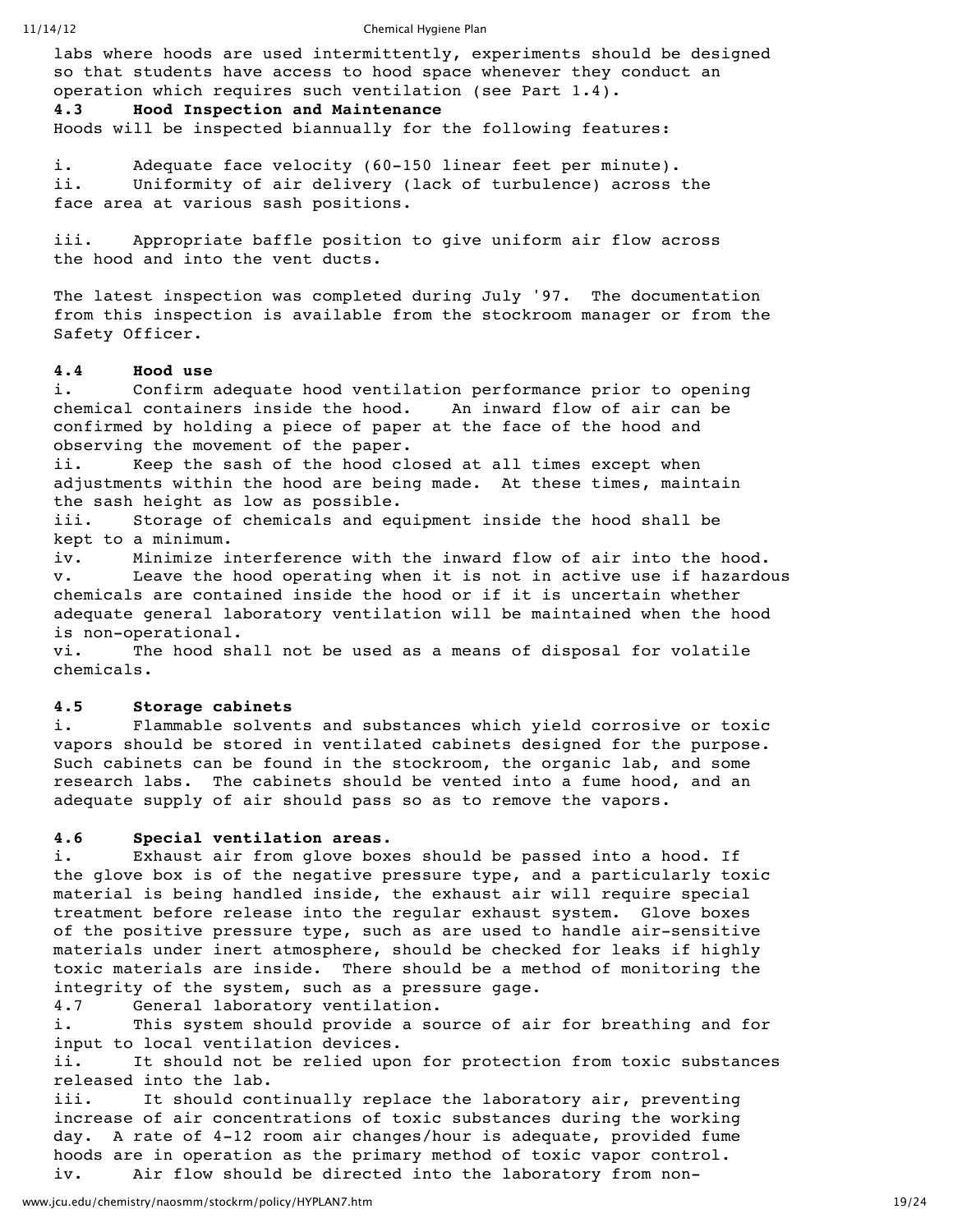laboratory areas and out to the exterior of the building. v. General air flow should not be turbulent and should be relatively uniform throughout the laboratory, with no high velocity or static areas.

## **PART 5. EMPLOYEE INFORMATION AND TRAINING**

## **5.1 Hazard Information**

All employees will be apprised of the hazards presented by the chemicals in use in the laboratory. Each employee shall receive training at the time of initial assignment to the laboratory, prior to assignments involving new exposure situations, and at a regular frequency as determined by the Chemical Hygiene Officer.

## **5.2 Training**

This training shall include methods of detecting the presence of a hazardous chemical, physical and health hazards of chemicals in the lab, and measures employees can take to protect themselves from these hazards. The training shall present the details of the Chemical Hygiene Plan, and shall include;

- i. The contents of the OSHA laboratory standard, and its appendices.
- ii. The location and availability of the Chemical Hygiene Plan.
- iii. The permissible exposure limits for OSHA regulated substances or recommended exposure values for other hazardous chemicals not regulated by OSHA which are present in the laboratory.
- iv. Signs and symptoms associated with exposure to the chemicals present in the laboratory.
- v. Location and availability of reference material on chemical hygiene.

## **PART 6. PRIOR APPROVAL OF LABORATORY ACTIVITIES**

## **6.1 Permit System**

A permit system shall be used for laboratory activities which present specific, foreseeable hazards to the employees. These activities include off-hours work, sole occupancy of building, extremely hazardous operations and unattended operations. The permit entitled "Chemical Hygiene Permit" will be included as an appendix to this plan and shall be executed prior to the performance of these activities.

## **6.2 Off-Hours Work Procedures**

Work in labs outside of normal working hours is permitted with the approval of the appropriate faculty member. A Chemical Hygiene Permit should be filled out (Appendix B).

## **6.3 Sole Occupancy**

At no time shall hazardous work be performed in the laboratory when the only person in the building is the laboratory person performing the work. Under unusual conditions, cross-checks, periodic security guard checks, or other measures may be taken when permitted. A Chemical Hygiene Permit should be filled out (Appendix B).

## **6.4 Hazardous Work**

All hazardous operations are to be performed during a time when at least two personnel are present at the laboratory. At no time shall a laboratory person, while working alone in the laboratory, perform work which is considered hazardous. The determination of hazardous operations shall be made by the appropriate faculty member.

## **6.5 Unattended Operations**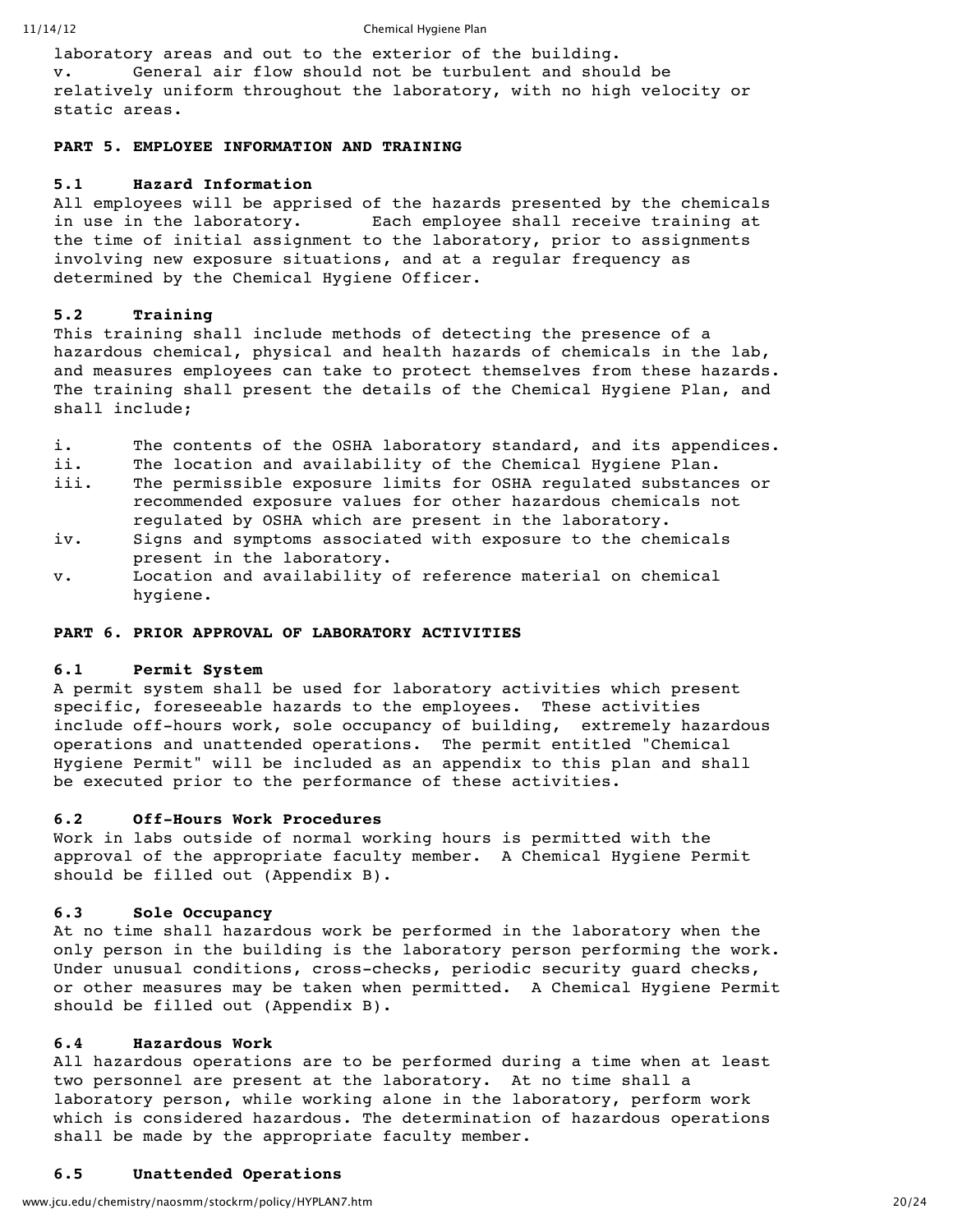When laboratory operations are performed which will be unattended by laboratory personnel (continuous operations, overnight reactions, etc.), the following procedures will be employed:

- i. The faculty member will review work procedures to ensure for the safe completion of the operation.
- ii. An appropriate sign will be posted at all entrances to the laboratory.
- iii. Precautions shall be made for the interruption of utility service during the unattended operation (loss of water pressure, electricity, etc.).
- iv. The person responsible for the operation will return to the laboratory at the conclusion of the operation to assist in the dismantling of the apparatus.

## **PART 7. MEDICAL CONSULTATIONS AND EXAMINATIONS**

An opportunity to receive medical attention is available to all employees who work with hazardous chemicals in the laboratory. The opportunity for medical attention will be made available to employees under the following circumstances:

- i. Whenever an employee develops signs or symptoms associated with a hazardous chemical to which the employee may have been exposed in the laboratory,
- ii. Where exposure monitoring reveals an exposure level above the action level for an OSHA regulated substance for which there are exposure monitoring and medical surveillance requirements, and/or,
- iii. Whenever an event takes place in the laboratory such as a spill, leak, explosion or other occurrence resulting in the likelihood of a hazardous exposure the employee will be provided an opportunity for medical consultation for the purpose of determining the need for medical examination.

These medical consultations and examinations shall be provided without cost to the employees, without loss of pay and at a reasonable time and place.

These medical consultations and examinations shall be administered by or under the direct supervision of a licensed physician.

## **Appendix A**

List of some highly toxic substances and/or carcinogens, which may be encountered in JCU labs.

```
Substance
TLV-TWA* (ppm) or ceiling*(C)
Hydrofluoric acid
3 (C)
Sodium azide
0.11 (C)
1,1,2,2-Tetrachloroethane (skin)
1
Thionyl chloride
1 (C)
o-Toluidine (skin)
2, A2*
```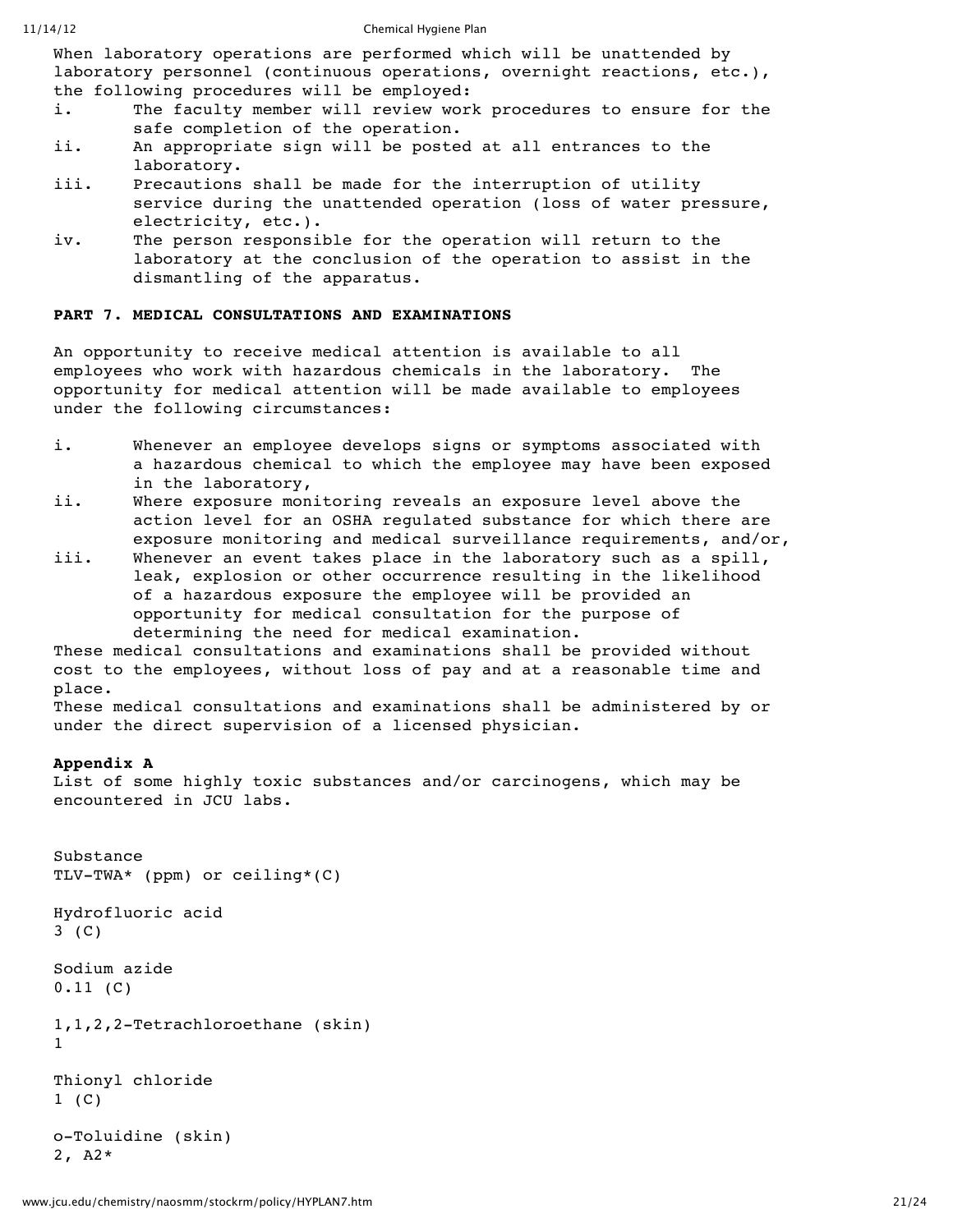```
11/14/12 Chemical Hygiene Plan
   p-Toluidine (skin)
  2, A2
  Vinyl bromide
   5, A2
   Strychnine sulfate
   0.02
   Uranium(natural)
   0.02
  Vanadium pentoxide (dust)
   0.05
   Zirconium compounds
   1
  Antimony (and compounds)
   0.1
  Arsenic (and compounds)
   0.1
   Barium (and compounds)
   0.1
  Cadmium (dusts and salts)
   0.01
  Chromium (VI) compounds
   0.02
  Hydrazine (skin)
   0.1,A2
  Lead (dusts)
   0.02
  Mercury (vapor)
   0.005
  Phosphorus
   0.1
   Cyanides (skin)
   5
   Selenium (and compounds)
   0.1
  Anisidine(o-,p-isomers)(skin)
   0.1
  Benzidine (skin)
  A1
   Benzoquinone
   0.1
```

```
Biphenyl
```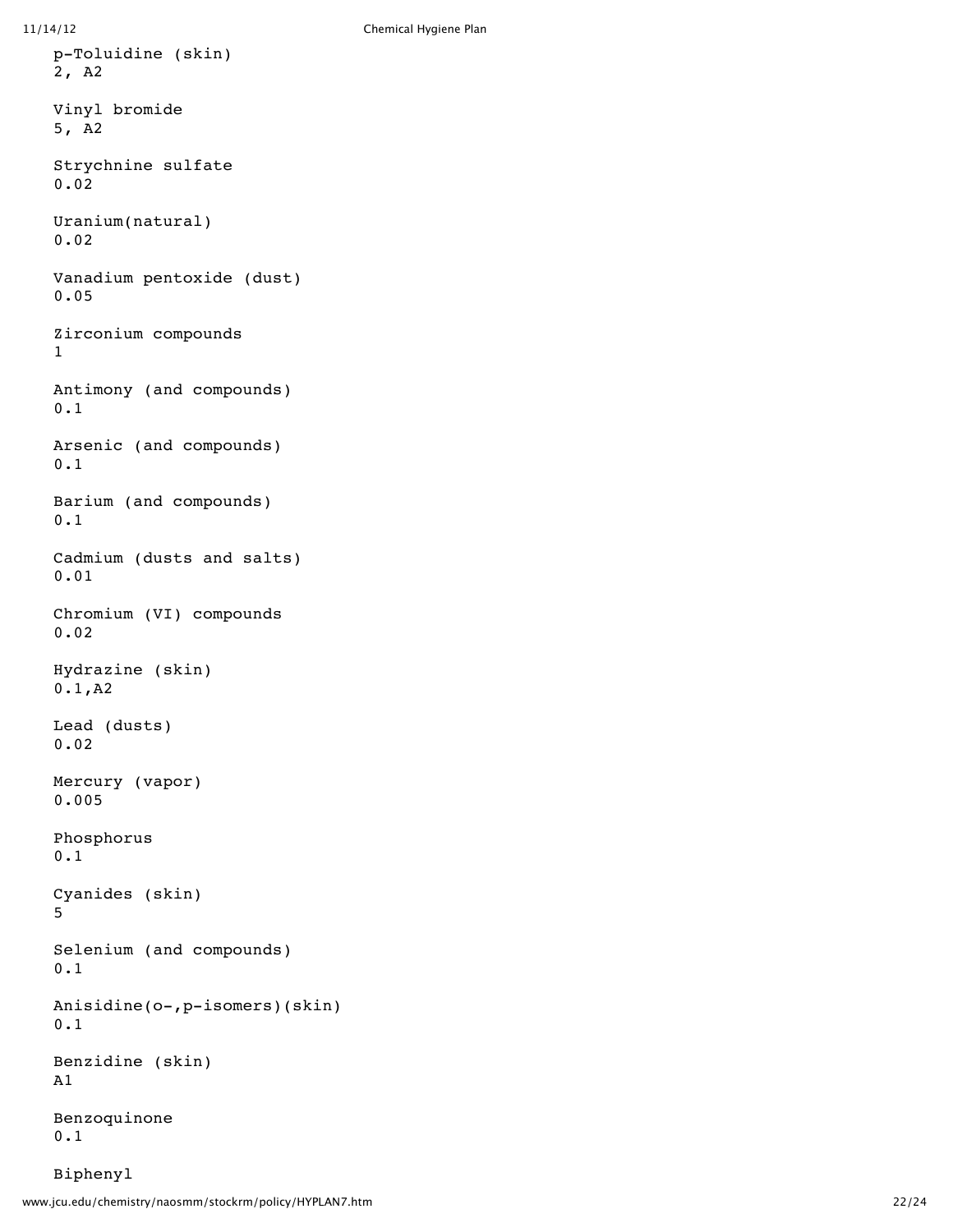0.2 Boron trifluoride  $C1$ Bromine 0.1 1,1,-Dichloro-1-nitroethane 2 Dicyclopentadiene 5 Dimethyl sulfate (skin) 0.1,A2 Dinitrobenzene(all isomers)(skin) 0.15 Ethylene chlorohydrin (skin) C1 Ethylene oxide 1, A2 Hexamethylphosphoramide (skin) A2 Hydrazine (skin)  $0.1, A2$ Hydrogen sulfide 10 Iodine C 0.1 Iron pentacarbonyl 0.1 Maleic anhydride 0.25 N-Methylaniline (skin) 0.5 2-Naphthylamine A1 Nitric oxide 25 Nitrogen dioxide 3 2-Nitropropane 10, A2 Pentachlorophenol (skin) 0.1